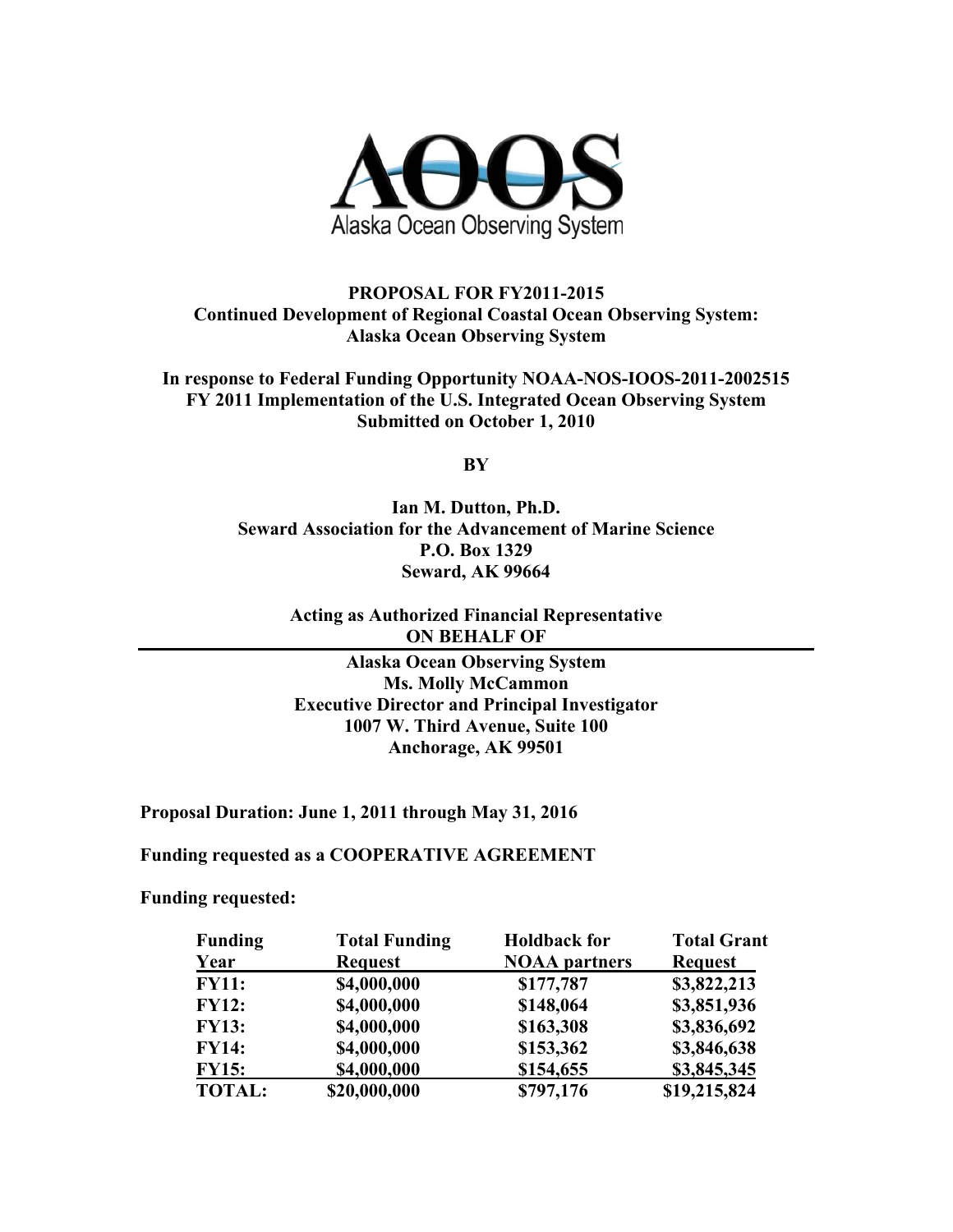# **TABLE OF CONTENTS**

| $\mathbf{I}$ . |  |
|----------------|--|
| II.            |  |
| III.           |  |
| IV.            |  |
| V.             |  |
| VI.            |  |
| VII.           |  |

Appendix A: Detailed Budget Information

- Appendix B: Detailed Milestones and Deliverables
- Appendix C: Figures
- Appendix D: Projects by Region

Appendix E: References

Appendix F: Letters of Support

Appendix G: Resumes

Appendix H: NEPA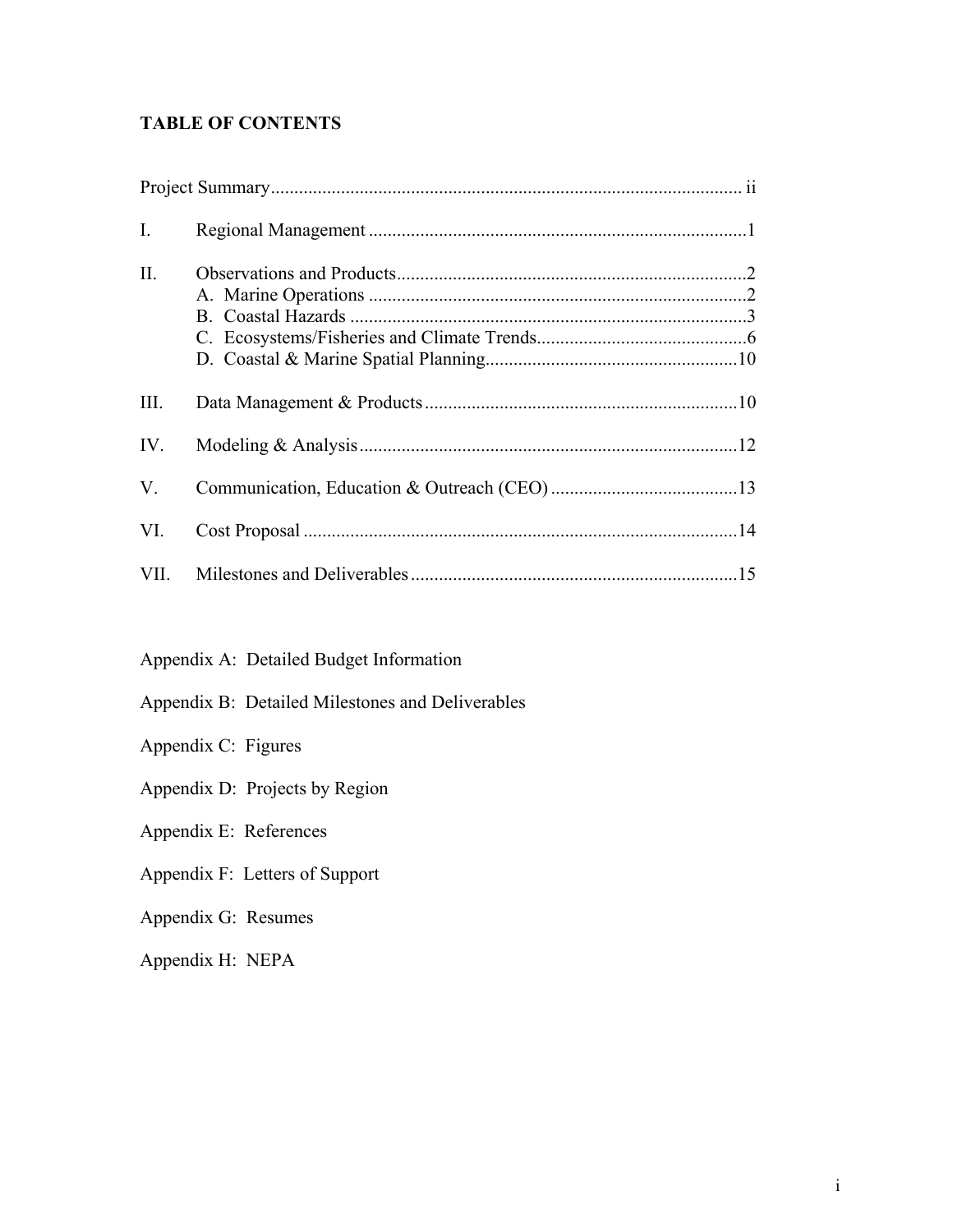## **PROJECT SUMMARY**

*Project Title:* Alaska Regional Coastal and Ocean Observing System *Recipient Institution:* Alaska SeaLife Center on behalf of the Alaska Ocean Observing System *Primary Contact and Principal Investigator*: Molly McCammon, Executive Director, 1007 W. Third Avenue, Suite 100, Anchorage, AK 99501, 907.644.6703 (ph), 907.644.6780 (fax), [mccammon@aoos.org](mailto:mccammon@aoos.org) *Primary Administrative Contact:* Dr. Tara Riemer Jones, Chief Operating Officer, Alaska SeaLife Center, P.O. Box 1329, Seward, AK 99664, 907.224.6343 (ph),  $\arctan$  jones@alaskasealife.org *Other Investigators:*  Rob Bochenek, Axiom Consulting & Design Dr. John Walsh, University of Alaska Fairbanks Dr. Jeremy Mathis, University of Alaska Fairbanks Dr. Scott Pegau, Prince William Sound Science Center/Oil Spill Recovery Institute Dr. Yi Chao, University of California at Los Angeles Capt. Ed Page, Marine Exchange of Alaska Dr. Phyllis Stabeno, NOAA Pacific Marine Environmental Laboratory Ms. Kris Holderied, NOAA Kasitsna Bay Laboratory

#### *Partners:*

Alaska Center for Climate Assessment and Policy Alaska Department of Fish and Game Alaska Harbor Observation Network Alaska Sea Grant Arctic Observing Network Bureau of Ocean Energy Management, Regulation, and Enforcement Cook Inlet Regional Citizens Advisory Council COSEE Alaska Exchange for Local Environmental Knowledge in the Arctic Kachemak Bay National Research Reserve NASA Jet Propulsion Lab National Federation of Regional Associations for ocean observing National Weather Service NOAA CO-OPS North Pacific Research Board North Slope Science Initiative Oil Spill Recovery Institute Pacific Ocean Shelf Tracking Network Prince William Sound Regional Citizens Advisory Council U.S. Army Corps of Engineers U.S. Coast Guard U.S. Geological Survey University of Alaska Fairbanks International Arctic Research Center University of Alaska Fairbanks School of Fisheries & Ocean Sciences University of Maine University of Washington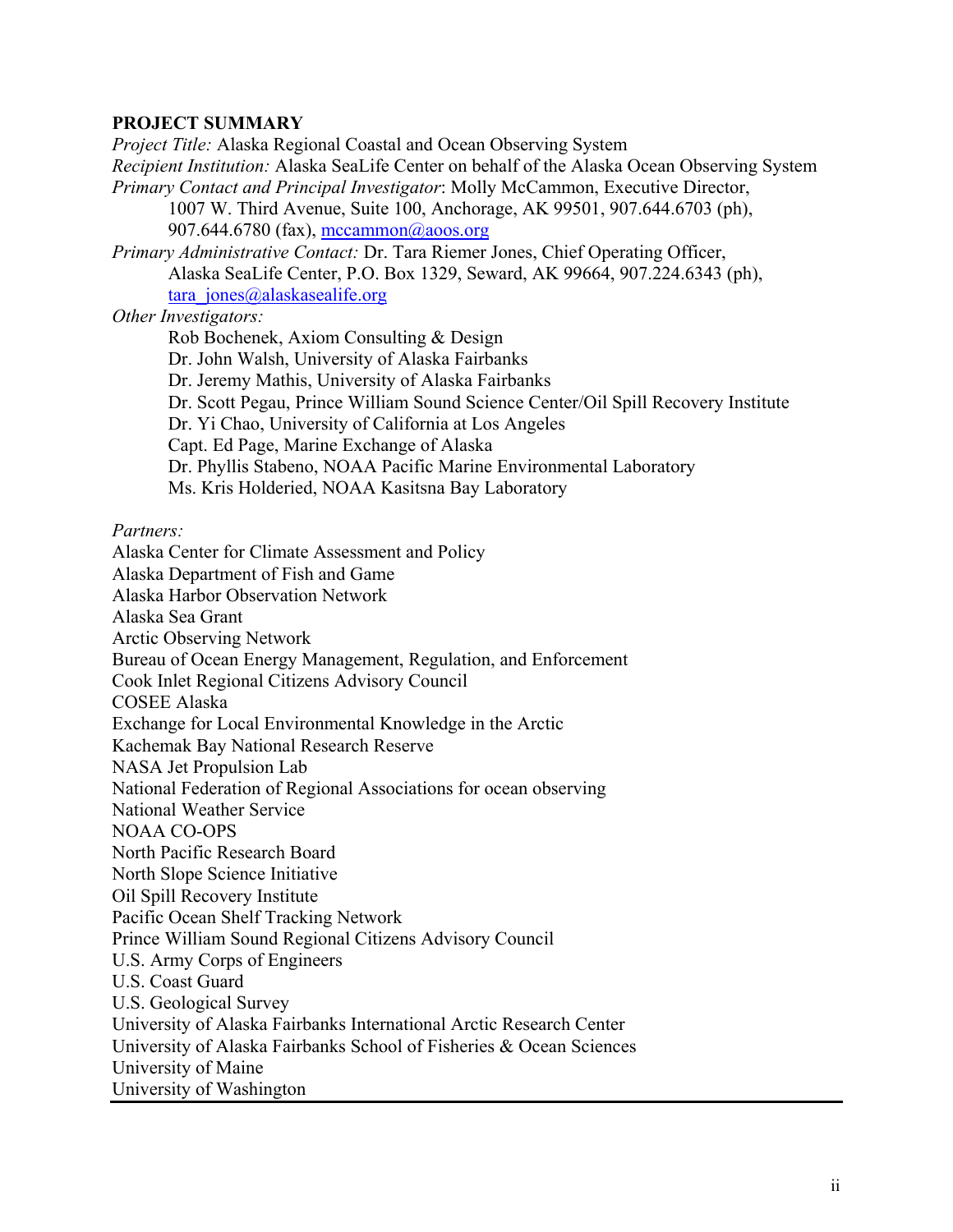The Alaska Ocean Observing System (AOOS) is the regional association for Alaska, managing the statewide and three regional coastal and ocean observing systems for the Alaska region. These are collectively referred to as AOOS. The mission of AOOS is to provide coastal and ocean observations, forecasts and data and information products to meet agency and stakeholder needs. AOOS has four priorities:

- Sustainability of marine ecosystems and fisheries and tracking of climate change and trends;
- Safety of marine operations;
- Mitigation of natural hazards and their impacts on coastal communities, especially inundation, coastal erosion, and changing sea ice conditions; and
- Coastal and Marine Spatial Planning.

This proposal builds upon efforts begun with our initial funding, and takes into account the paucity of real-time observations in Alaska by relying extensively on collaborations and leveraging with other programs. The proposal represents the priorities identified by stakeholder workshops and adopted by the AOOS Board: 1) Increase access to existing coastal and ocean data; 2) Package information and data in useful ways to meet the needs of stakeholders; and 3) Increase observing and forecasting capacity in all regions of the state, with a priority on the Arctic and the northern Gulf of Alaska.

The activities proposed will enhance the present AOOS by:

- Sustaining a regional management structure, including board, committees and staff, to support expansion and integration of ocean observing activities in Alaska;
- Focusing the AOOS data and web portal as the regional coastal and ocean information system for Alaska, including the development of products and visualization tools for stakeholders;
- Building upon and leveraging existing activities to develop an integrated network of physical, chemical and biological observations off Alaska to meet short- and long-term needs;
- Improving ocean condition monitoring and forecasts, and providing information for safe marine operations. This includes increasing weather and sea state observations, improving the accuracy of forecasts, and making them more accessible;
- Improving the ability to forecast and plan for changing storm and sea ice conditions and their impacts on coastal communities by increasing water level, wave and sea ice observations;
- Providing 3-D and 4-D data visualization products for Coastal and Marine Spatial Planning;
- Developing a statewide forecasting modeling framework; and
- Promoting greater awareness of the value of ocean observing in meeting stakeholder needs, and increasing ocean observing capacity in Alaska;

Alaska's many stakeholders include state and federal resource managers, oil spill responders, search and rescue teams, commercial and recreational fishers and boaters, subsistence users, coastal community residents, and the shipping, mining, and oil and gas industries. Benefits will take the form of increased access to existing data and improved observations and predictions of weather, ocean, and sea ice conditions. The information is aimed to inform decision-making by stakeholders. Many factors currently affecting Alaska heighten the need for reliable and accessible marine information, including increases in marine traffic and other industrial activities in the Arctic, and the dramatic retreat of sea ice.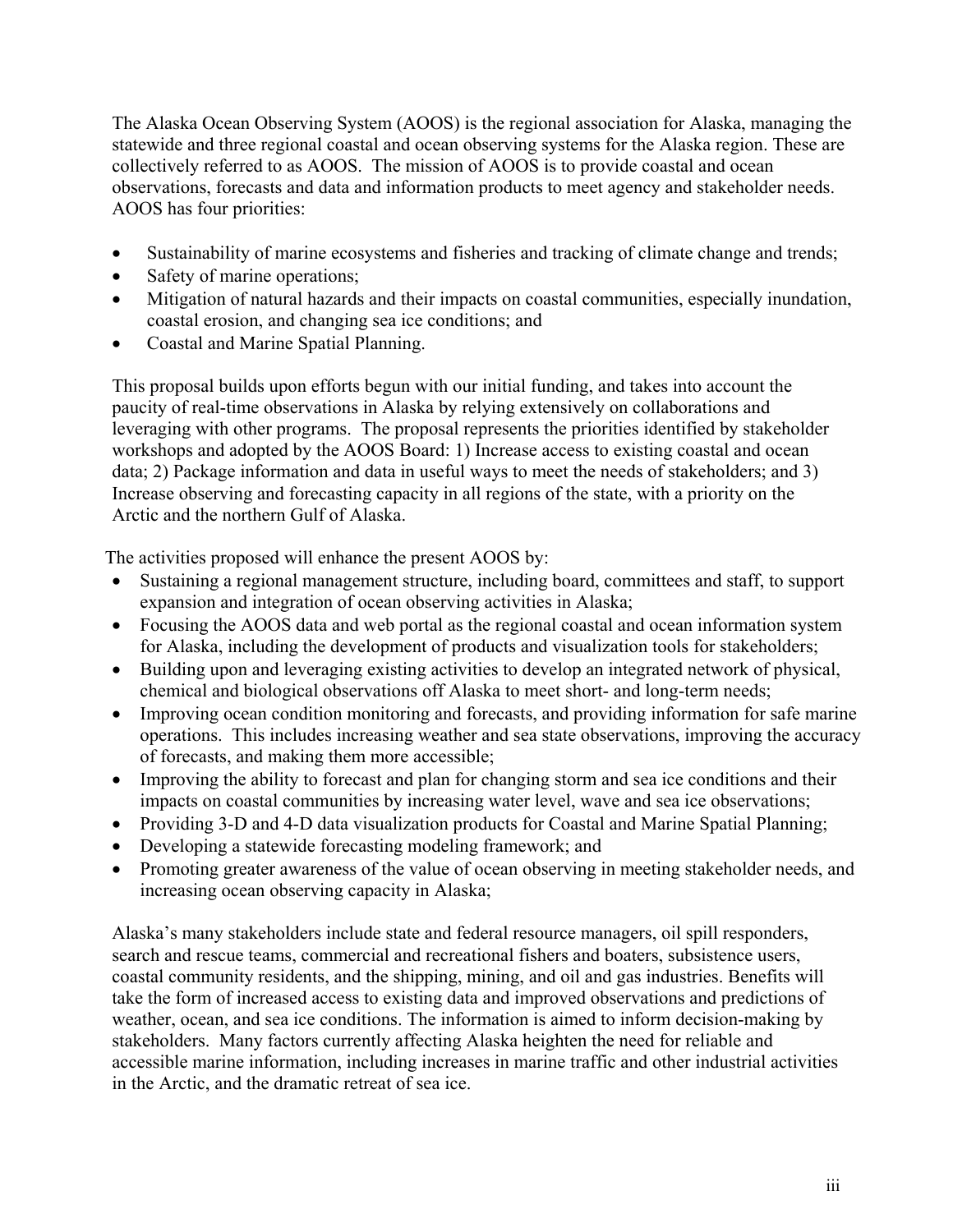# **I. REGIONAL MANAGEMENT**

The Alaska Ocean Observing System (AOOS) is the regional association for Alaska as part of the national Integrated Ocean Observing System (IOOS). Within AOOS are three geographically, culturally and economically diverse regional coastal and ocean observing subsystems (Gulf of Alaska, Bering Sea/Aleutian Islands and Arctic). AOOS began in July 2003 as a consortium of partners operating under a Memorandum of Agreement (adopted in 2005, and revised 2009, see www.aoos.org). It is the intent of AOOS to become formally certified as the Regional Association for Alaska.

- *Board:* AOOS is governed by a Board of Directors, currently made up of its membership of federal and state agencies, research entities, and private sector organizations (see www.aoos.org for members). Once the membership reaches 25 or more members, the Board may choose to elect a subset of members to serve as directors. An Executive Committee, made up of the AOOS officers and a representative of the fiscal agent, acts on behalf of the AOOS Board between meetings.
- *Committees and Advisory Groups:* AOOS uses two standing committees and numerous ad hoc committees for guidance (see Figure 1, Appendix C). The Data Management Advisory Committee is composed of technical experts, including both data users and data providers, from a variety of agencies and organizations. They provide technical advice to the AOOS Data Team and program staff. The AOOS board approved formation of a statewide stakeholder/user advisory committee in 2009, but for the purposes of developing this proposal, a larger community of users was tapped. Three workshops were convened, organized along the priority themes adapted from those identified by the National Federation of Regional Associations for Coastal and Ocean Observing (NFRA) in 2009. These included Marine Operations, Coastal Hazards, and Ecosystems and Climate Trends. Representative stakeholder entities who participated in these thematic workshops will become members of the longer-term Stakeholder Advisory Committee (see www.aoos.org).
- *Program staff:* AOOS currently employs two full-time staff: an Executive Director and a Program Manager for Partnerships and Outreach. A third full-time staff, a Program Manager for Operations and Science, will be hired in 2011 to facilitate the development of the observations and modeling systems of AOOS. Staff will manage all program components, implement the observing system to meet stakeholder needs, work with the data team to develop products for users, and collaborate with other regional, national and international ocean observing initiatives, including the national IOOS office and NFRA. Staff will focus much of its efforts on integration of Arctic observing activities and the statewide ecosystem and climate trends monitoring, and developing information products for stakeholders.
- *Fiscal agent:* The Alaska SeaLife Center, an incorporated nonprofit, acts on behalf of AOOS as its fiscal agent, and performs all its legal, financial and administrative functions. The fiscal agent fee is based on the direct costs of those services.
- x *Geographic approach:* The AOOS Board strongly believes that Alaska should have at least three, if not five, separate regional coastal and ocean observing systems (see Appendix D), based on the Large Marine Ecosystem concept (Sherman 1991). These include the Gulf of Alaska, Bering Sea and Aleutian Islands (BSAI), and Chukchi and Beaufort Seas (Arctic). The Board has placed a priority on expanding observation capacity in the Arctic and in the northern portion of the Gulf of Alaska (GOA). The GOA includes Prince William Sound and Cook Inlet, two regions with high vessel traffic and dynamic circulation systems that border the main population centers of Alaska.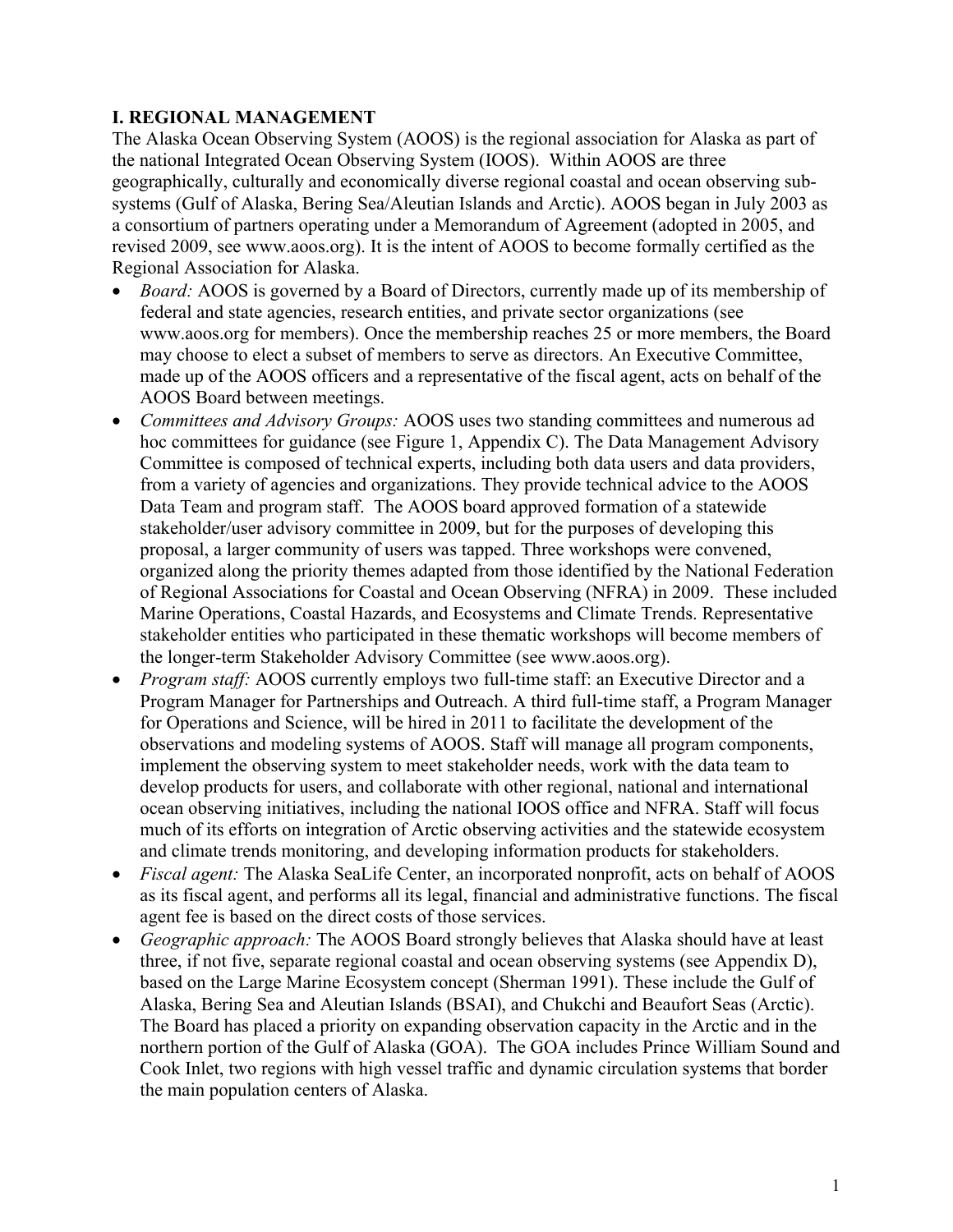- *The Arctic as a national priority:* One of the priority objectives in the recently adopted National Ocean Policy highlights changing conditions in the Arctic. It specifically calls upon the nation to: "Address environmental stewardship needs in the Arctic Ocean and adjacent coastal areas in the face of climate-induced and other environmental changes." Additionally, NOAA is developing an Arctic Vision and Strategy, as well as an Implementation Plan. AOOS will look towards these initiatives in developing its Arctic monitoring program.
- *Planning challenges:* Developing an integrated ocean observing system at high latitudes creates unique challenges. In addition to the harsh environment, the marine system encompassed by AOOS is larger than the combined marine systems in the rest of the United States (nearly 44,000 miles of coastline). No other observing system in the United States has such climate extremes, significant geographic distances, and limited observing infrastructure. Although the population of Alaska is small (about 675,000), 80% of the residents live on the coast, including a large indigenous population.
- x *Proposal approach and key objectives:* This proposal builds upon existing efforts, and takes into account the paucity of real-time observations in Alaska by relying extensively on collaborations. This includes leveraging with other programs, and providing coordination and synthesis services to better integrate existing activities. The proposal represents the priorities identified by the stakeholder workshops and adopted by the AOOS Board: 1) increase access to existing coastal and ocean data; 2) package information and data in useful ways to meet the needs of stakeholders; and 3) increase observing and forecasting capacity in all regions of the state, with a priority on the Arctic and the northern Gulf of Alaska. The proposed work plan is described under the following components: observations and products; data management; modeling and analysis; and communication, education and outreach.

# **II. OBSERVATIONS AND PRODUCTS**

## **A. MARINE OPERATIONS**

**Goals**: Due to the geographic extent of Alaska, many areas frequently travelled by vessels do not have routine observations, accurate forecasts, or efficient ways for mariners to receive the forecasts. To improve safety, AOOS will focus on sustaining weather observations, improving weather and marine forecasts, and more effectively disseminating information to users. **Background**: Alaska's marine operations are diverse. The state is home to a \$6 billion fishing industry, offshore oil exploration in Cook Inlet and the Arctic, a Marine Highway System serving local and visitor traffic, and cruise ships carrying a million cruise passengers per year. As Arctic sea ice retreats and the Northwest and Northern Route passages stay open for longer periods, more vessels pass through Alaska waters, taking shipments to international destinations or touring the Arctic for recreation. Weather conditions in Alaska change quickly, are locally specific, and aren't always captured by Alaska's limited coastal and marine weather stations. While Alaska's geography will remain a challenge, AOOS has identified several key objectives for immediate improvements.

## **Objectives and Approaches***:*

**1**. *Sustain and increase access to weather observations in key locations*. AOOS will continue its efforts to provide accurate and real-time observations to boaters in Prince William Sound. In partnership with the Oil Spill Recovery Institute, AOOS will provide funding to maintain a set of eight SnoTel stations providing real-time web accessible data. The images from the webcams are juxtaposed on the AOOS website and accessed daily by pilots, boaters, lodge owners, fishermen, and recreationists, serving as one of the most popular pages on the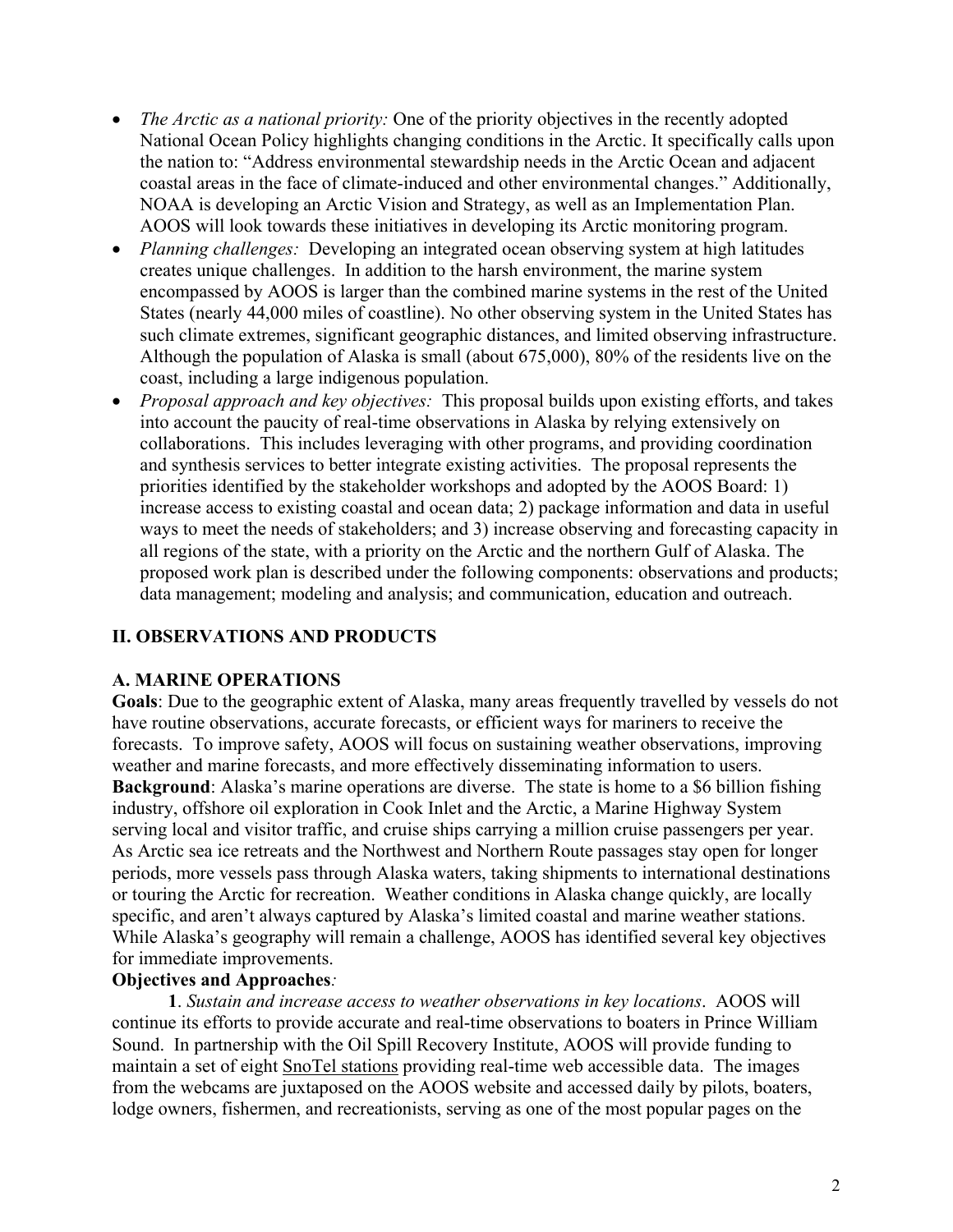AOOS website. We will assess the value of each of these stations, and focus our funding efforts on those with the broadest use.

AOOS will also work towards improving observation and forecast dissemination. Presently most vessels receive weather data over VHF radio, which has limited coverage in Alaska and is not always efficient. AOOS will partner with the Marine Exchange of Alaska to implement Automatic Identification System (AIS) transmitters to disseminate real-time weather data, buoy data, and weather forecasts to vessels. The Marine Exchange operates a network of over 80 AIS receiving stations, covering most of the state. By establishing joint WX/AIS stations at existing AIS locations, and installing new stations in remote areas, real-time information can be digitally displayed on a vessel's AIS Minimum Keyboard Display or integrated into the vessel's chart plotter for immediate use in navigation. Three stations would be equipped the first year, with six additional stations per year in the remaining years.

**2**. *Improve forecasts*. AOOS will maintain and enhance wind and circulation models in Prince William Sound and Cook Inlet. AOOS will maintain funding for the high resolution PWS/Cook Inlet WRF model, which provides daily wind forecasts critical for other regional modeling efforts. AOOS will also partner with Texas A&M University to continue development of a SWAN wave forecasting model for PWS and Cook Inlet, run operationally to produce 36 hour forecasts every 24 hours.

AOOS will continue its partnership with NASA Jet Propulsion Lab (JPL) to maintain an operational ROMS forecasting model and data assimilation system in the Gulf of Alaska. This consists of a 3-level nested configuration covering PWS at 1-km resolution, the northeastern Gulf of Alaska (GOA) at 3-km, and the northeastern Pacific Ocean at 9-km. ROMS nowcasts and forecasts are produced daily, and images, analysis and model output will be published at JPL and with AOOS's Model Explorer (see Section IV). The ROMS relies on accurate hydrological data for PWS, which to date does not exist. AOOS will provide funding to help validate the existing hydrological model by incorporating glacial run-off and river gauge data.

The existing ROMS model will be used to provide critical support for the NOAA Coastal Survey Development Lab's (CSDL) FY11-12 project to develop a real-time forecasting system for Cook Inlet based on ROMS. The JPL multi-scale 3DVAR data will enhance the NOAA CSDL modeling effort by assimilating observational data into the model on a periodic basis to improve forecasting. Additionally, AOOS will partner with NOAA's Kasitsna Bay Lab to install and maintain a current meter in the central inlet. This meter will support CSDL's model validation, product development, and regional coastal science and management efforts.

**3**. *Tools and Products.* A statewide surface trajectory tool will be developed by NASA JPL to aid in oil spill response as well as search and rescue operations. Users will be able to drop particles and track their trajectories using an interactive web interface. The tool will be derived from forecast models, as well as from surface currents generated from the U.S. Bureau of Ocean Energy Management, Regulation and Enforcement (BOEMRE) four-year HF radar project on the Arctic coast, until AOOS has the resources and partners to deploy its own HF radar arrays. The tool will build off JPL's drifter trajectory tool currently focused on PWS.

AOOS will also increase public access to real-time data through user-friendly tools, including a real-time sensor map, web cam maps, and smart phone applications using emerging communications technologies. An AOOS priority will be to develop methods to "push" relevant data to users on a routine basis.

**Audience and Benefits***:* Numerous weather-related marine casualties in Alaska have led to the loss of life, property and environmental harm. Many of these could have been avoided if the mariners had been able to access better real-time observations and forecasts. Some regions of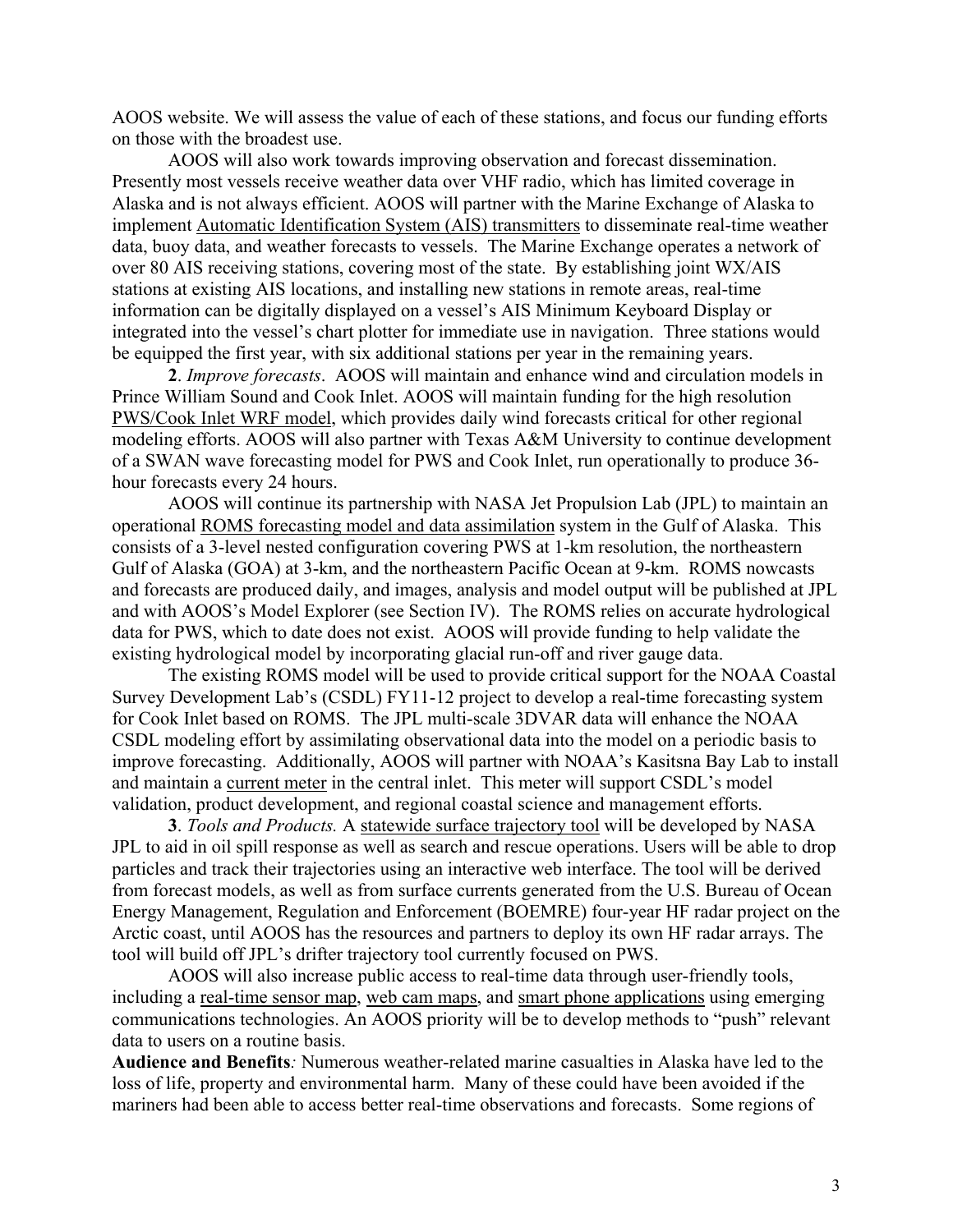the state, notably Prince William Sound and Cook Inlet, receive a diversity of vessel traffic from oil tankers and container ships, to ferries, commercial and charter fishing boats, and recreation vessels. Ninety-five percent of Alaska's goods cross Cook Inlet, navigating through dynamic sea ice and extreme tidal and circulation variation, to arrive at the Port of Anchorage. The prospect of an accident in these waters has massive environmental, regulatory, and human consequences.

Further offshore, mariners in Alaska routinely encounter 30-foot seas, long-term darkness and far distances to the nearest vessel. As ice and sea state conditions fluctuate due to changes in climate, observing and forecasting needs become even more relevant.

Representative stakeholders include commercial fishermen and recreational boaters, the U.S. Coast Guard, Marine Exchange of Alaska, the Alaska Energy Authority, the U.S. BOEMRE, the Prince William Sound and Cook Inlet Citizens Advisory Councils, the National Weather Service (NWS), Alaska Ports and Harbors, the Oil Spill Recovery Institute (OSRI), and offshore oil and gas companies such as Shell and Conoco Phillips. AOOS has also received staunch support and information requests from charter boat associations, remote lodge owners, and small aviation companies.

#### **B. COASTAL HAZARDS**

**Goals**: The goal of AOOS's coastal hazards component is to improve the ability to forecast and plan for changing storm and sea ice conditions, and their impacts on coastal communities. AOOS will focus on water level and wave observations, and sea ice data products. **Background**: The impacts of climate change have become readily apparent in Alaska. As our nation's only Arctic state, Alaska is experiencing dramatic reductions in sea ice cover, increased storm surge, thawing coastal permafrost, and consequent coastal erosion. These conditions are endangering coastal communities, most of which are home to Alaska Natives. In a statewide assessment, flooding and erosion affects 184 out of 213 Native villages (GAO 2003). While some villages may need to be permanently moved, relocation is usually prohibitively expensive. Meanwhile, better forecasting for storm surge and inundation is needed to help local people prepare for dangerous storm events.

Sea ice plays an active role in both the coastal processes described above, and impacts to the safety of subsistence hunters and commercial operations offshore. Ice extent and thickness is on a stochastic trend downward, and ice dynamics are complex and difficult to predict. Although progress has been made in past years, current efforts of monitoring real-time ice conditions and analyzing past ice conditions are insufficient to meet user needs.

# **Objectives and Approaches:**

**1**. *Increase water level observations in Western Alaska*. To date, the only permanent water level gauges north of the Aleutians are at Nome, Red Dog, and Prudhoe Bay. This leaves three data points for almost half the distance of Alaska's coast. AOOS will install water level sensors at new village sites, likely using a bottom mount and a shore-based bubbler system at each site. Data from the bottom mount will be retrieved bi-annually while the bubbler will stream real-time data seasonally during ice-free seasons. These data will be used by the NWS for forecasting, and by the USACE for wave and inundation models to help inform safe development and community relocation plans. AOOS is investigating the most effective way to accomplish this activity and will consider a partnership with the fledgling Alaska Harbor Observation Network, which was initiated by AOOS in 2007. Another possibility is a partnership with NOAA's Center for Operational Oceanographic Products and Services (CO-OPS) to install and maintain the sensors, with potential matching funds from the U.S. Army Corps of Engineers (USACE).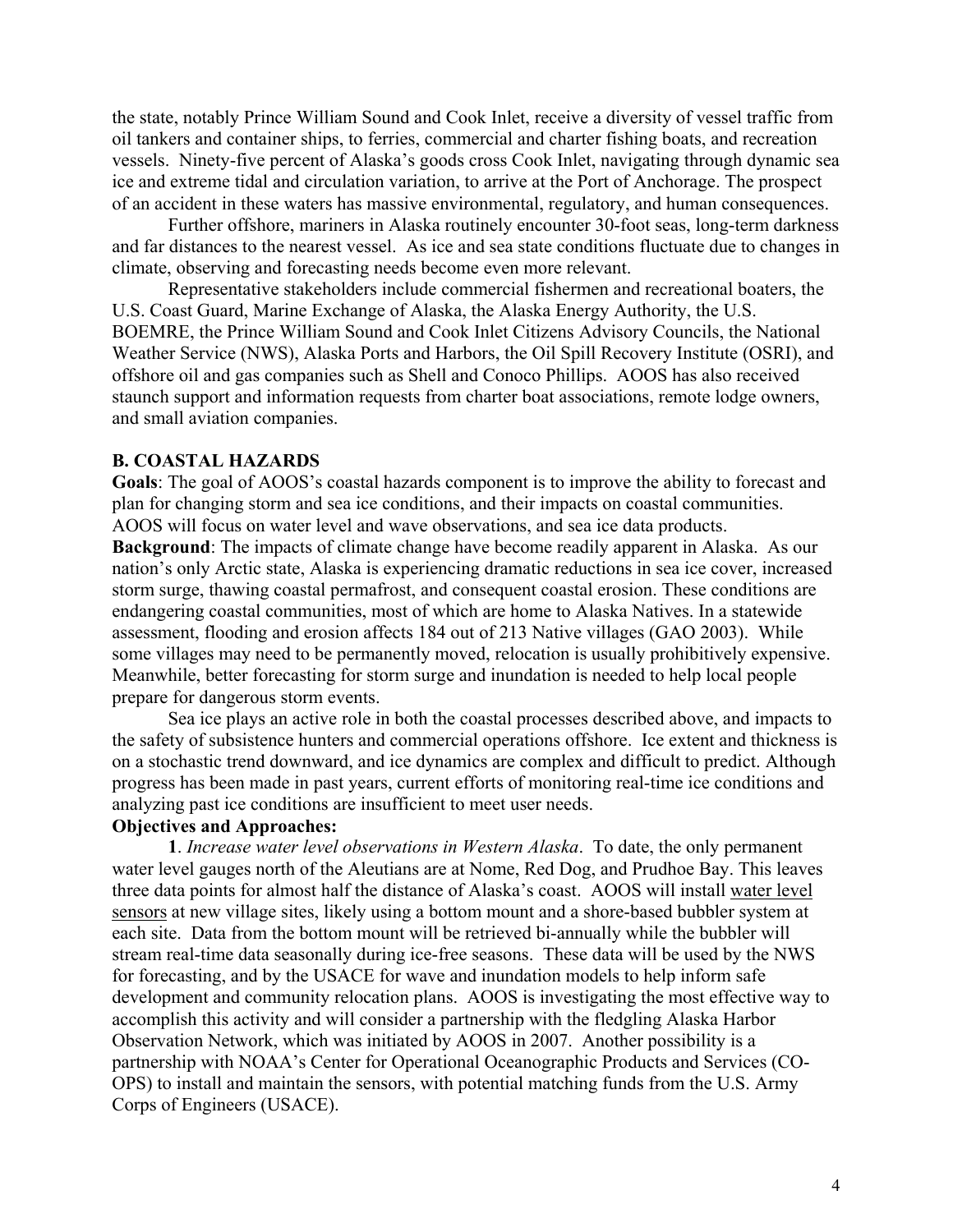**2**. *Increase wave observations*. AOOS will purchase and install three WaveRider buoys (1) in the Chukchi Sea off the coast of the Red Dog Mine port site south of Kivalina, (2) in Bristol Bay, and (3) off the coast of Yakutat in the Gulf of Alaska. These locations cover missing gaps for NWS forecasters as well as USACE modelers, and will help implement the IOOS National Operational Waves Observation Plan in Alaska. The buoys will measure wave height, period, and direction. Real-time data from the buoys will be telemetered to AOOS and streamed through the AOOS web portal, as well as pushed to the NWS for ocean forecasting. The data will also be archived by AOOS, and accessible for historical research.

**3**. *Develop sea ice data products.* Many requests for historical and climatological sea ice information for Alaskan coastal waters presently go unanswered because such an atlas does not exist, in either hard copy or electronic form. AOOS will partner with the Alaska Center for Climate Assessment and Policy (ACCAP) to produce an atlas consisting of digitally stored sea ice concentration data on a grid covering all Alaska coastal waters to a distance of approximately 300 n mi (500 km) from shore. The spatial resolution will be 5-10 km, and the time-resolution will be weekly, spanning the period from the early 1950s through 2010 with the allowance for subsequent updates. The accompanying statistical software will enable probabilistic depictions of ice coverage of various concentrations on specific calendar dates at user-specified locations. Mapping software will be included with the digital database. The software will include the capability for computation of area totals of ice coverage, opening and closing dates for various shipping corridors, seasonal severity indices, and other measures to be determined through discussions with potential users.

Additionally, AOOS will promote the collection of coastal ice information by supporting a community-based coastal ice observation program led by University of Alaska Fairbanks (UAF) scientists. This project, combining a key set of standardized geophysical and local expert-driven observations, will improve the understanding of interannual to decadal-scale change in coastal ice conditions and their impact on human activities. The work will create the tools and templates that will enable cooperative, community-based observers to contribute to a growing database. The methodology for advancing these goals has been developed with strong community engagement. UAF is currently working with the Exchange for Local Environmental Knowledge in the Arctic (ELOKA) to develop a database, with web-based data entry and a public access portal. This eventually will be integrated with the AOOS Data Portal. The observations will augment the sea ice radars funded by NSF with additional real-time data that will be available through AOOS.

**Audience and Benefits:** Changes in sea ice affect activities ranging from subsistence hunting and coastal travel to community safety and the use of ice as a platform by industry. Multiple entities are looking for information on sea ice conditions at spatial-temporal resolutions higher than standard products from the NWS Ice Desk, and the topic of sea ice forecasting was raised at every AOOS scoping workshop. Stakeholders include coastal subsistence communities from Dillingham to Nuiqsut, as well as Shell, Conoco and other oil and gas companies active in offshore drilling and exploration, coastal managers, the U.S. Army Corps, the U.S. Navy, and researchers in the Earth/Arctic system science field.

The need for wave buoys and water levels sensors has also been loudly voiced. Alaska's existing wave buoys cover only a small fraction of Alaska's 44,000 mile coastline, creating major challenges in forecasting storms, reporting conditions, and effectively responding to spills. NOAA's National Data Buoy Center (NDBC) has struggled to maintain its existing buoys in Alaska, and several key buoys are not operational. Representative stakeholders for wave buoys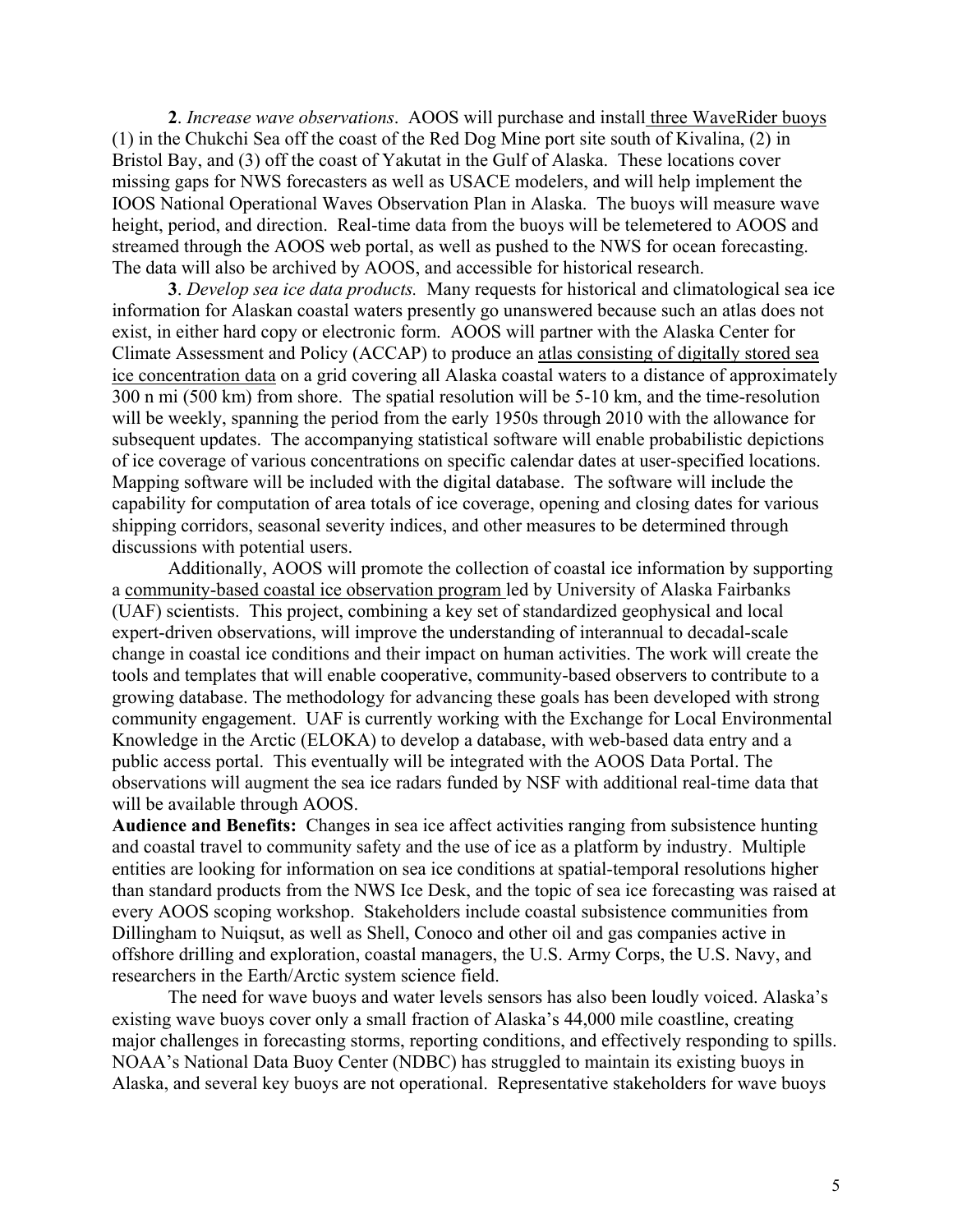include National Weather Service forecasters, the U.S. Army Corps of Engineers, coastal communities, shippers, fishermen, the U.S. Coast Guard, and USGS wave hindcast modelers.

## **C. ECOSYSTEMS/FISHERIES AND CLIMATE TRENDS**

**Goal:** The goal of this component is to build upon and leverage existing activities to develop an integrated network of physical, chemical and biological observations off Alaska to meet shortand long-term needs. AOOS will focus statewide on enhancing a Distributed Biophysical Observatory (DBO) and expanding ocean acidification observations. In the northern Gulf of Alaska (GOA), the focus will be on advancing sentinel monitoring.

**Background:** Alaska has a need to understand marine climate variability and ecosystem change in the long term, as well as how conditions affect ocean circulation and productivity in the short term. Additionally, ocean acidification (OA) has emerged as a new and potentially high impact issue in Alaska, with the relatively shallow shelf seas in the northern Gulf of Alaska, the Bering Sea, and the Chukchi Sea already experiencing seasonal manifestations of OA. Because of Alaska's remoteness and the high cost of ship time, consortia are forming to maintain support of long-term time series of physical, biological and chemical oceanographic conditions to understand climate variability and ecosystem change, including funding for equipment replacement. Sentinel monitoring in the GOA enhances past AOOS-funded activities in the most-heavily used ocean region of Alaska.

## **Objectives and Approaches:**

**1**. *Distributed Biophysical Observatory*. AOOS will support a network of long-term moorings, ship and glider transects, instrumented fish and marine mammals, passive acoustic sampling and other platforms in Alaska waters. These assets provide ocean condition information to assess climate trends, and support ecosystem-based management of fisheries and endangered and threatened species. The goal is to unite these platforms into one system. These long-term projects are not funded by any agency's base funding. Rather, funding is cobbled together annually from a multitude of sources. Most agencies are reluctant to fund new equipment purchases, including the addition of biological and chemical sensors to existing moorings already monitoring physical parameters. Agencies are also unlikely to fund support for coordination and integration efforts. AOOS is the entity best suited to maximize the value of these initiatives, both to maintain long time series data collection, and to provide funding for staff to synthesize new and existing data. AOOS is placing a special emphasis on the synthesis and integration of research and monitoring information in the Arctic, since agency and industry scientists are implementing multiple short-term activities as a result of the recent interest in potential offshore oil and gas development. AOOS will support coordination and integration efforts, fund some equipment purchases and contribute funding to three consortia supporting long-term data collection: the Seward Line, Bering Sea moorings, and Arctic glider transects.

(a). To achieve the goal of a united network, AOOS will partner with the North Pacific Research Board, UAF, NOAA, USGS and others by funding two positions: a full-time staff assigned to the Distributed Biophysical Observatory (DBO), and a post-doc at UAF. The DBO is envisioned as a "change detection array", designed to measure biological responses to physical changes in the Pacific Arctic marine ecosystem. AOOS's goal is to ensure that data from the sampling efforts are accessible to all researchers and the public, as well as marine spatial planning efforts. AOOS staff have already developed a web-based mapping application, which provides access to metadata for sensor platforms and known cruise and sample efforts in the Beaufort and Chukchi Seas. AOOS will support one full-time staff person at a location still to be determined to assist with overall coordination of these efforts.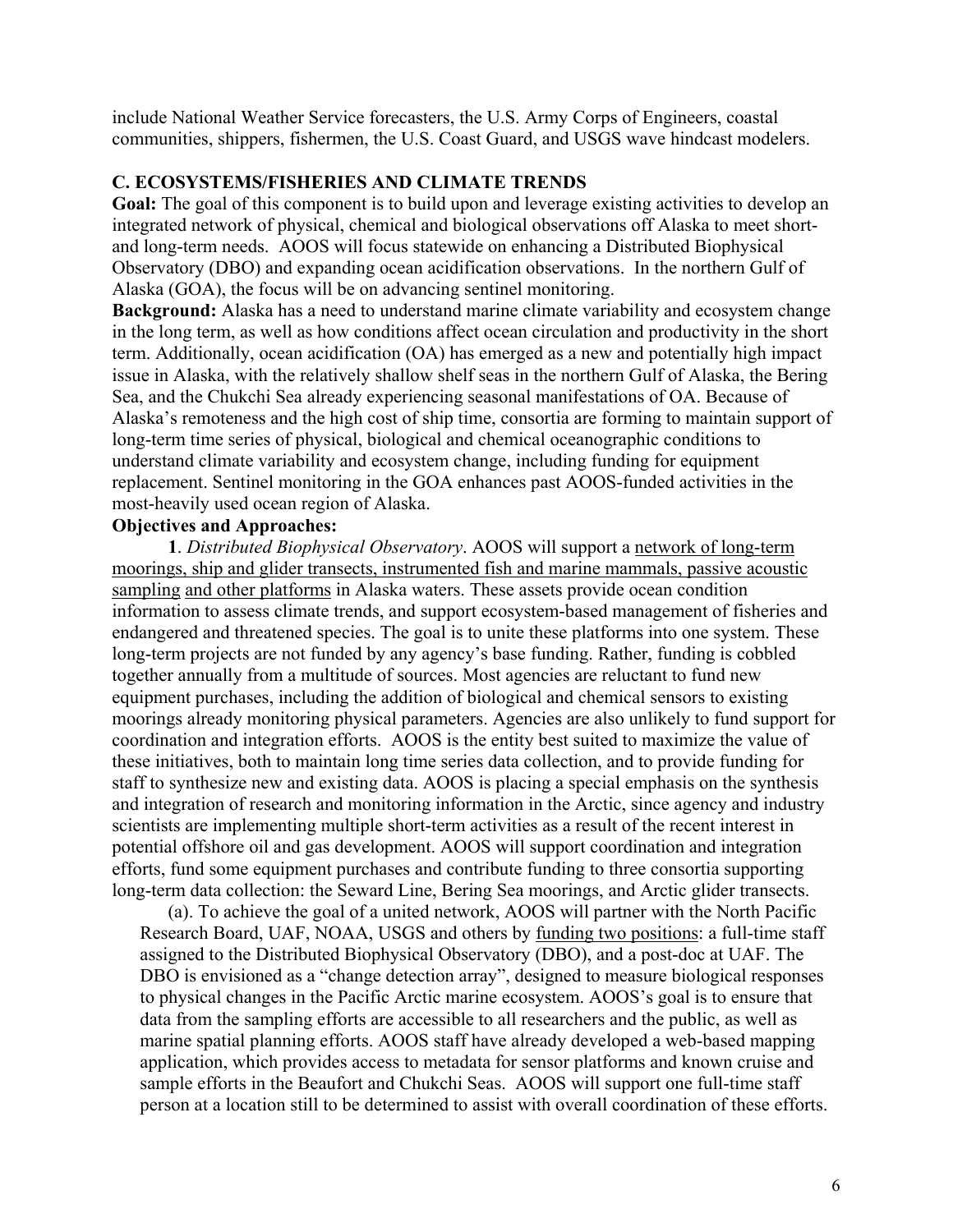In addition, AOOS will support one post-doc or technician at the University of Alaska Fairbanks School of Fisheries and Ocean Sciences (UAF SFOS) to work with this initiative to incorporate data from existing mooring and glider work done in the Beaufort and Chukchi. The current version of this system is publically available at:

[http://data.aoos.org/maps/arctic\\_assets.html](http://data.aoos.org/maps/arctic_assets.html) and will soon be expanded statewide. AOOS will collaborate with the other Pacific Ocean RAs to develop integrated products from our complementary initiatives.

(b). AOOS will contribute to a consortium led by UAF SFOS to support sampling along the Seward Line, the longest multidisciplinary time series in Alaska. The line provides a critical long-term data series on oceanographic conditions in the GOA and how the region may be changing with climate impacts. It has been sampled continuously since October 1997, with some measurements going back to late 1970's. Funding supports the cost of two cruises a year (May and August/September), sample/data processing and analysis. In addition funding is included for a new, telemetered mooring at GAK 1 station, as well as a glider for opportunistic sampling during El Nino and La Nina events.

(c). AOOS will contribute to the consortium led by NOAA's Pacific Marine Environmental Laboratory (PMEL) to support the Bering Sea moorings, which provide data used by nearly every scientist working in the Bering Sea. Each mooring site has a bottommounted ADCP and measures temperature, salinity, nutrients, and fluorescence throughout the water column. These moorings provide moorings-of-opportunity to a number of other investigators including: passive acoustic listening devices for marine mammals (National Marine Mammal Lab), instruments to measure zooplankton (University of Pennsylvania), acoustic devices to measure rain (Applied Physics Lab, University of Washington), and in 2011, pCO2 sensors (UAF). AOOS funding will be used to purchase equipment for new measurements (ice thickness and moored oxygen) for the moorings, and replace various pieces of equipment (hardware, anchors, floats) that were lost or damaged. Each April/May, PMEL recovers and redeploys moorings at M2, M4 and M5 (ice extent permitting). In September/October PMEL recovers all moorings and deploys winter moorings.

(d). AOOS funds will also be used to help a consortium led by UAF SFOS establish a high-latitude observation node in the central Chukchi Sea offshore of Wainwright. This is a critical section for observing the through-flow of water between the northern Bering Sea and the interior Arctic, and is a location of large primary productivity in an Arctic shelf sea. The core mooring design will be similar to the Bering Sea moorings, equipped with a bottommounted ADCP and a Seabird SBE-16 measuring temperature, salinity, nutrients,  $pCO<sub>2</sub>$  and fluorescence. Spatial information around the single point core mooring will be collected using Webb Slocum gliders that will operate throughout the ice-free season, with smallvessel support based out of Wainwright. AOOS funds will be used to purchase two moorings, sensors and two additional gliders for this project.

(e.) To add context to the research described above, and to help Alaskans understand potential climate scenarios, AOOS will partner with the University of Alaska Fairbanks to extend the downscaling of climate projections to include the Alaskan coastal zone. In addition to the conventional downscaled variables of temperature and precipitation, stakeholder-relevant variables such as storminess (wind) and sea ice will be included. This information will be made accessible to coastal managers and other users through a website where users can query by location, variable, time-slice (decade, through 2100) and greenhouse scenario (A2, A1B, B1).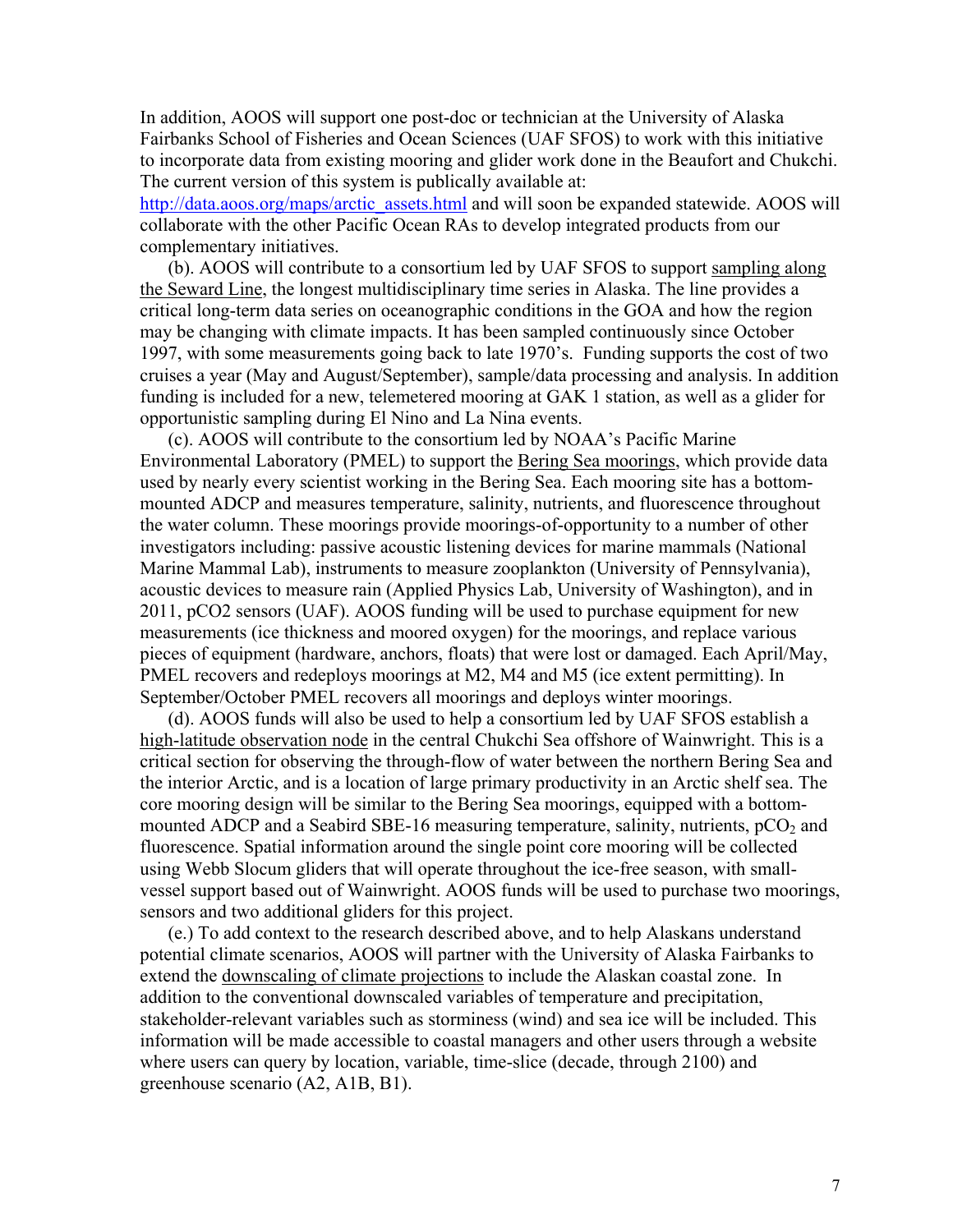**2**. *Ocean acidification monitoring.* AOOS will partner with the new UAF Ocean Acidification Center, the Alliance of Coastal Technology (ACT) and NOAA to support the fledgling statewide OA research monitoring program, and make data available through AOOS.

(a). AOOS will maintain OA sampling of an existing, ongoing oceanographic time series transect (Seward Line) in the northern Gulf of Alaska two times per year to quantify the physical and biogeochemical controls on OA. This will fund the completion of eight years of monitoring on the Seward Line, the minimum amount of time necessary to capture definitive changes in ocean carbonate chemistry. Samples of dissolved inorganic carbon, total alkalinity, partial pressure of  $CO<sub>2</sub>$ , pH, carbonate mineral saturation states, particulate organic carbon, dissolved organic carbon, and oxygen isotopes will be collected and analyzed. OA data can then be combined with observations of specific pelagic and benthic calcifying organisms to monitor how keystone species in the food web are responding to increased intrusion of atmospheric  $CO<sub>2</sub>$ .

(b). AOOS will also support expanding the Center's observational capabilities by using autonomous moorings to quantify the seasonal and interannual variability in the ocean carbonate system. AOOS support will allow for two new systems to be deployed in 2013 and 2014, and maintained for the duration of the project. This brings the total OA/physical oceanography mooring network in Alaska to a minimum of five. Each mooring will be equipped with a surface and bottom sensor package that will measure  $pCO_2$ , pH, temperature, salinity, nitrate, oxygen, chlorophyll, and turbidity. In addition, the surface package will contain a meteorological and atmospheric monitoring station, and will be capable of transmitting both surface water and atmospheric parameters in real-time via satellite telemetry. The two most likely places for the next mooring deployments are southeastern Alaska and lower Cook Inlet.

(c). Previous AOOS funds were used to add additional OA sensors to a mooring in the Chukchi Sea, funded through NSF. This mooring will now be collecting OA data yearround, which will be made available on the AOOS website.

**3**. *Sentinel monitoring in northern GOA*. AOOS seeks to meet short-term and long-term fisheries and ecosystem-based management needs by partnering with the Prince William Sound Science Center (PWSSC), the Oil Spill Recovery Institute (OSRI), NOAA/UAF's Kasitsna Bay Laboratory, Cook Inlet and PWS Regional Citizens Advisory Councils, and the Kachemak Bay NERR to maintain intensive sentinel monitoring in Prince William Sound and Cook Inlet.

(a). AOOS proposes to contract with PWSSC to purchase, test, and deploy a profiling mooring at the central Prince William Sound (PWS) site that has been used as a CTD station for most research programs conducted in PWS. This effort is focused on providing high frequency depth-specific information on hydrographic properties, both for model assimilation and ground-truthing and also to augment a long-term dataset.

(b). In addition, AOOS will place a thermosalinograph on a vessel of opportunity to collect measurements of surface water properties. A second thermosalinograph will be installed on the PWSSC research vessel *New Wave*. In later years (2013-15), partial support from AOOS will maintain these surveys, verifying that the oceanographic model continues to represent conditions. The combination of the transiting vessel data, CTD cruises, and chemical/biological data will help advance PWS's circulation and biological models.

(c). Three nearshore moorings previously installed in PWS had to be removed in 2010 due to excessive corrosion and biofouling affects. The moorings and their deployment and maintenance strategy will be redesigned so that data collection can continue. New monitoring packages will be tested to determine their suitability for longer deployments with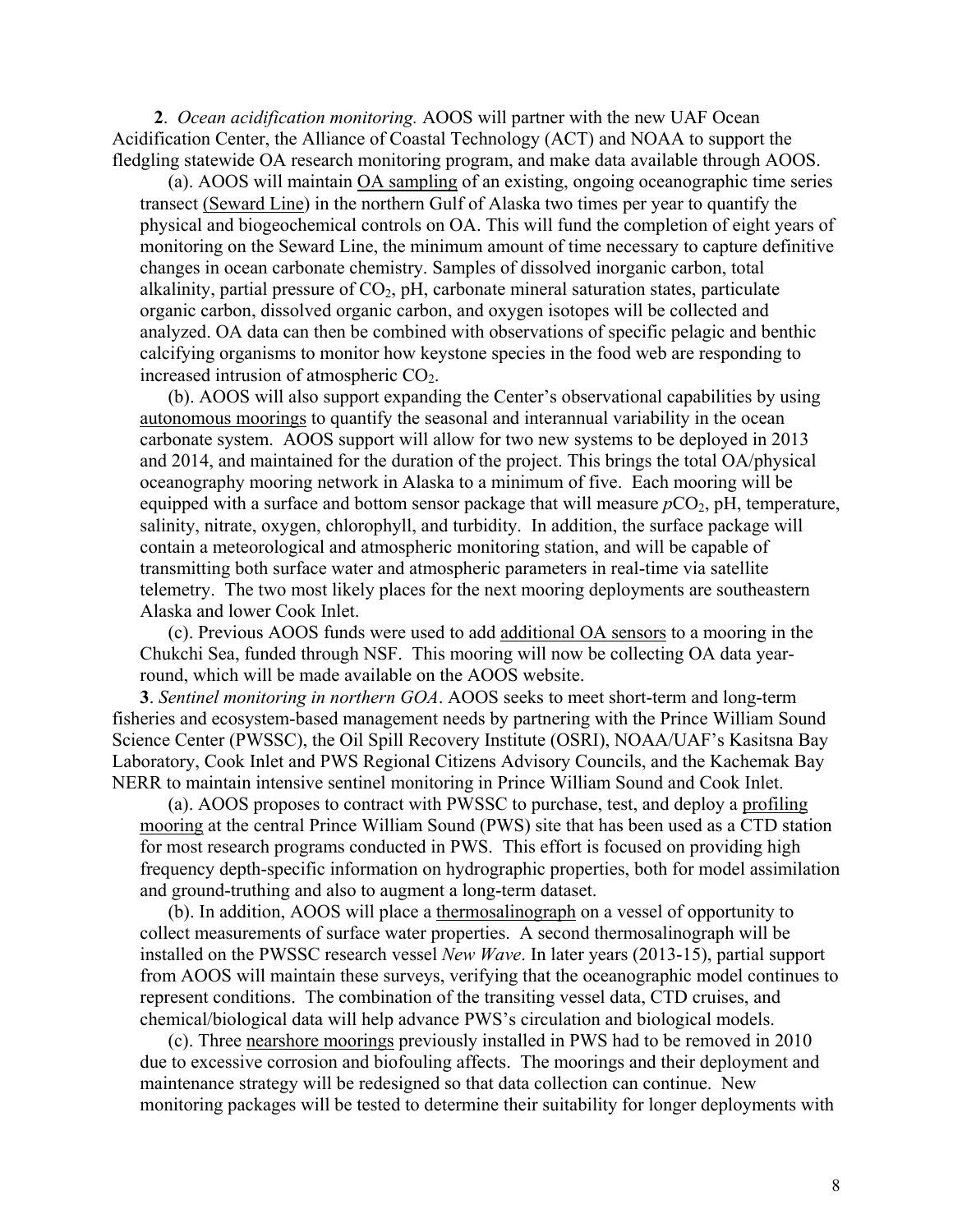reduced maintenance. New partnership opportunities for deployment will be explored, particularly with oyster farmers, who would benefit from real-time temperature data.

(d). Many of the tide stations in PWS provide long-term records of water temperature and meteorological variables. AOOS will work to identify an appropriate technology for expanding the existing observational capabilities. This effort will begin with a partnership with the Oil Spill Recovery Institute (OSRI) and NOAA to test the use of conductivity sensors at the Cordova tide station. This work will be combined with monitoring efforts of the Cordova school students to test the accuracy of the sensors over time.

(e). AOOS will also fund mooring turnovers for biological monitoring. The Ocean Tracking Network (OTN) and Pacific Ocean Shelf Tracking network (POST) have plans to install acoustic monitoring equipment at the entrances to PWS in the spring of 2011. The monitoring equipment will be used to identify tags on salmon, sharks, whales, and other organisms that pass through Prince William Sound. Proper operation of the equipment requires annual downloads of the data, and is best done in a systematic manner. Presently, there is no funding budget by POST or other partners for this data ingestion, leaving AOOS with the opportunity to make a small investment in maintaining a biological monitoring network in Alaska.

(f). The need for additional oceanographic (temperature/salinity) observations in Cook Inlet has been identified as a high priority by the AOOS-sponsored Cook Inlet modeling working group, the 2005 Cook Inlet Physical Oceanography Workshop, and other stakeholder meetings. In this project, we propose to collect oceanographic data along repeated transects in Kachemak Bay and lower Cook Inlet, through deployment of CTDs. This sampling would support development and validation of the NOAA operational circulation forecast model, as well as the understanding of variability in estuarine and coastal ocean acidification. We propose to conduct repeated small boat CTD surveys in Kachemak Bay and lower Cook Inlet. CTD data will be provided to NOAA's CSDL to support development of an operational NOAA circulation model and to the AOOS data management team. The project will leverage an existing CTD provided by the Kasitsna Bay Lab.

(g). For ecosystem modeling, we propose to maintain the coupled ROMS and CoSiNE (Carbon, Silicate and Nitrogen Ecosystem) model, developed and run operationally for PWS and the GOA by Yi Chao at NASA JPL/UCLA, and Fei Chai at the University of Maine. Both models were tested during the 2009 field experiment. We will systematically evaluate the performance of the coupled models using available in situ and satellite observations in order to improve performance.

**Audience and Benefits***:* Alaska's coastal waters support a rich and diverse ecosystem, home to one of the world's largest fisheries, as well as abundant populations of seabirds and protected marine mammals. The region has already demonstrated its susceptibility to climate-driven change when the relative dominance of the commercially important fish species changed in the mid-1970s. Unexpectedly, crab and shrimp declined while salmon and groundfish populations increased. These changes coincided with the beginning of decadal-scale adjustments in the atmosphere and ocean in the North Pacific. Ultimately, commercial fishers had to invest heavily in infrastructural adjustments to remain economically viable.

Ecosystem change in Alaska has direct social and economic implications that are likely to be more profound with the advances of climate change. As research questions abound, great benefits can be gained by enhancing research and monitoring initiatives and integrating the data they produce. Synthesis products developed from existing and new data will be used to identify seasonal and interannual cycles in carbonate, physical ocean parameters, planktonic productivity,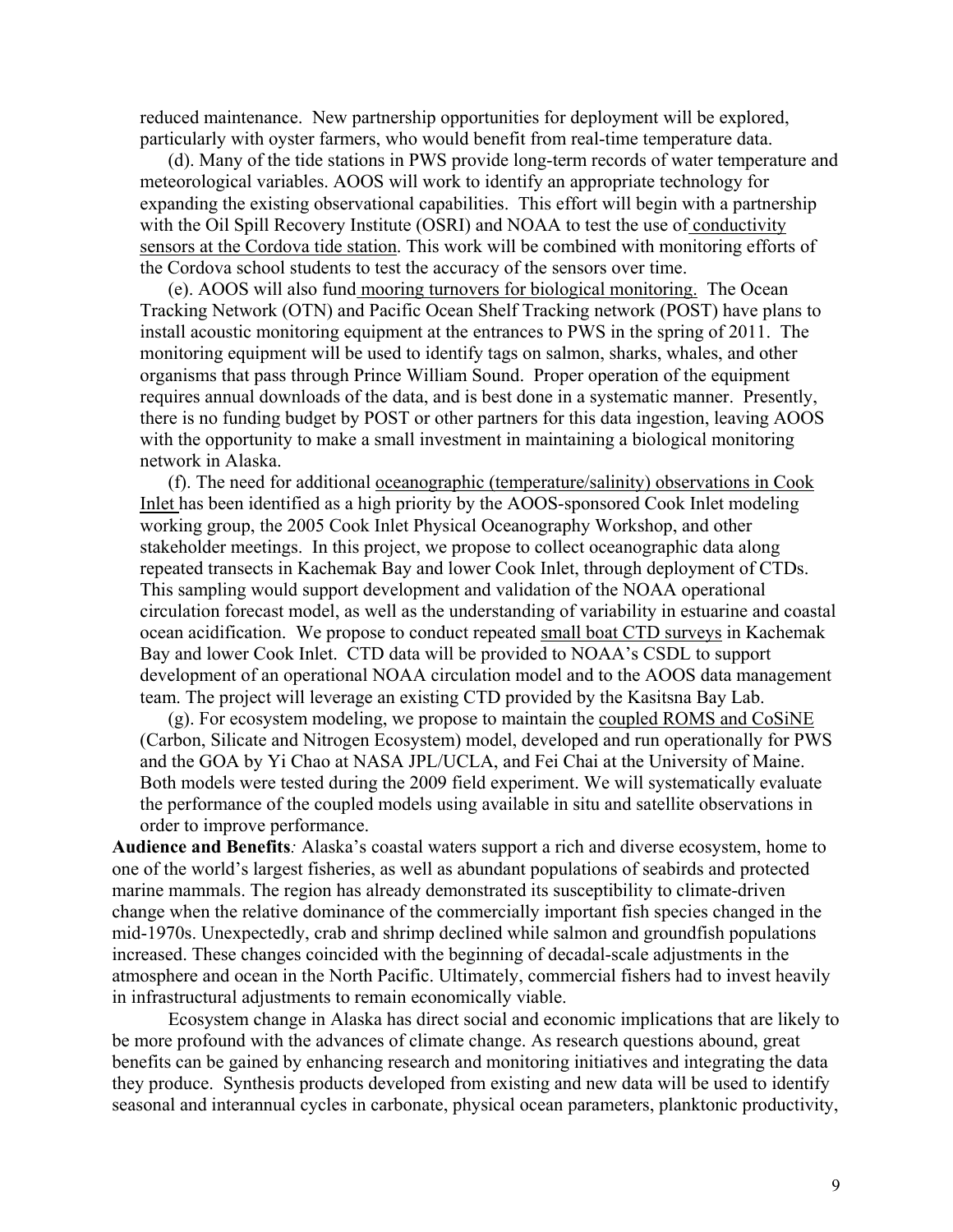and other processes, well as for indices to be included in the new Alaska Coasts and Oceans Report. Representative stakeholders include the fishing industry, federal and state management entities, and subsistence-based communities, and academic and agency researchers.

#### **D. COASTAL & MARINE SPATIAL PLANNING**

In response to the new National Ocean Policy recommendation for Coastal and Marine Spatial Planning (CMSP), AOOS will focus a significant portion of its data management efforts to provide the capacity to integrate data. This involves working with diverse partners to create spatial visualization tools specific to Alaska. The tools will provide a common platform for stakeholders, including industry, regulatory agencies and the public to access relevant information about the oceanography, ecology, and human activities. The tools will be multidimensional, and include the elements of depth and seasonality. Formation of the tools will involve in-depth stakeholder input, streamlined and integrated data from multiple sources, and an open source, non-proprietary data management system. AOOS will work closely with state and federal agencies, private industry, and any Alaska regional partnership that might develop.

Cook Inlet and the Arctic are the two areas most likely to see some form of CMSP due to their multiple – and sometimes conflicting - uses. The AOOS data team has already developed a prototype tool focusing on Cook Inlet. The prototype provides access to a wide array of multidisciplinary data including bathymetry, hydrography, wildlife surveys, real-time river gauge data and ocean conditions, and contaminant sampling programs. The data was acquired from government agencies, non-governmental organizations, and tribal communities. The data access system relies upon a four-dimensional (three space dimensions, plus time) standards-based data management framework and can be accessed at <http://dev.axiomalaska.com/CIRCAC>.

## **III. DATA MANAGEMENT & PRODUCTS**

**Goal:** The goal of AOOS Data Management is to serve as a regional data hub for Alaska coastal and ocean information to meet the needs of a variety of stakeholders.

**Background:** Following an open competition to provide AOOS data management services, the AOOS Board awarded a five-year contract to Axiom Consulting and Design of Anchorage in August 2010, led by chief information architect Rob Bochenek. Axiom will work with the program staff and other partners to support the AOOS data system and products developed for users, consistent with IOOS standards and protocols. The overarching strategy for this effort involves implementing an end-to-end technological solution, which allows data and information to be channeled and distilled into usable and functional products. Simultaneously, the underlying data will be assimilated and used by the IOOS data assembly system through interoperability protocols (see Figure 2 in Appendix C for details).

## **Objectives and Approaches:**

**1**. *Provide support for AOOS website and data portal*. AOOS is developing a new integrated website, data portal and user interface that will be fully functional by FY11. The objective will then be to maintain the site and portal, monitor and document use, and integrate user feedback and emerging technologies into future system iterations.

**2**. *Ingest prioritized datasets, warehouse, archive and provide access through query and mapping tools.* The AOOS Data Team will work closely with program staff, the Data Management Advisory Committee, project PIs and regional data providers to ensure that prioritized datasets are ingested into the system and made available for access. This includes descriptive metadata, and appropriate and easily accessible archives. In order for the data management framework to be effective, users must be able to visualize spatial components of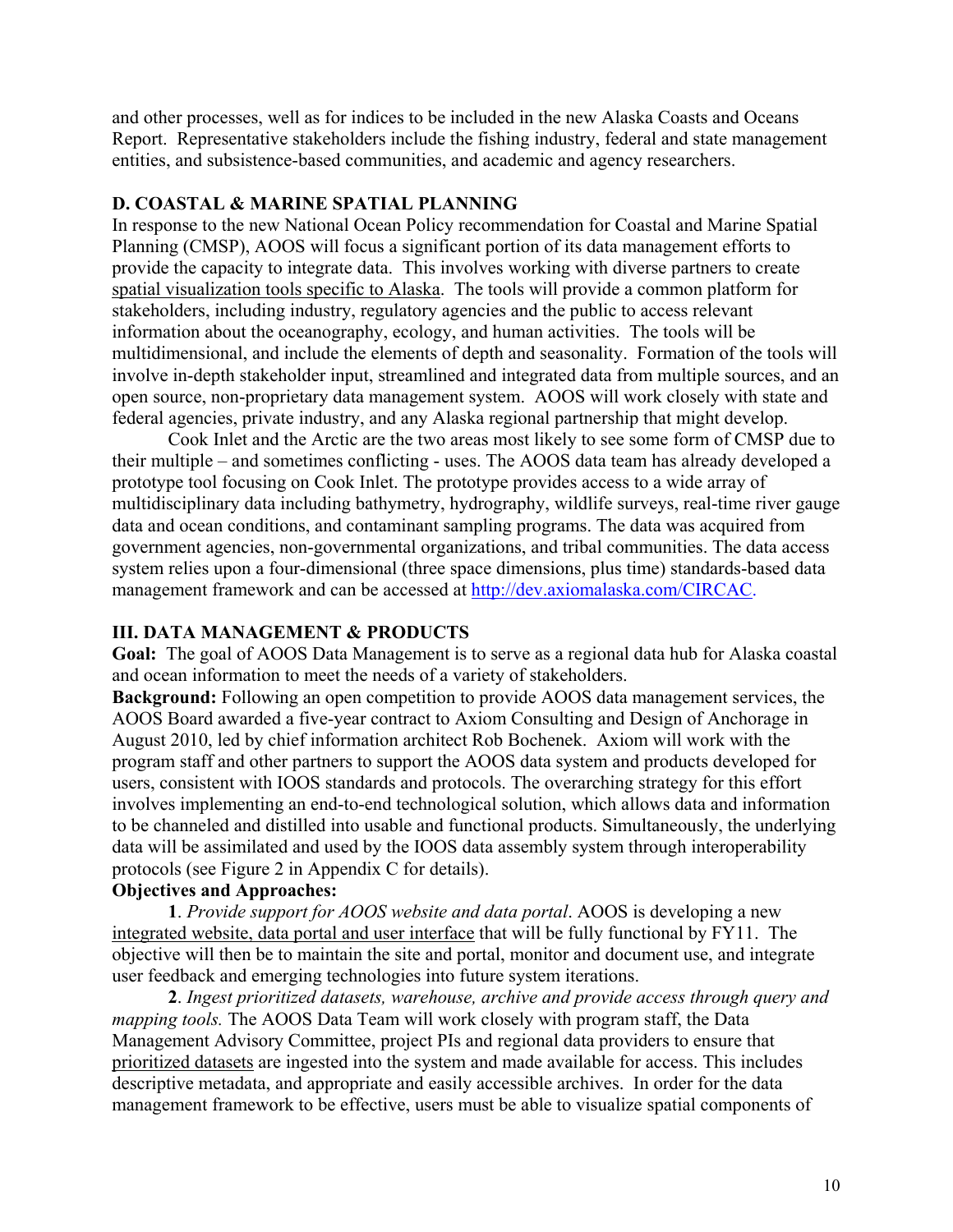datasets and collection parameters filtered by space and time on a web based mapping system. The system will ultimately need to provide synthesis by allowing data types to be discovered, homogenized and integrated across individual data sources. Approaching the task in a phased, periodic software development cycle will ensure that the system will evolve rapidly with periodic redirection informed by review and feedback from the stakeholder community.

**3**. *Maintain and provide access to a variety of products described in this proposal*. Emerging products from AOOS include the Real-time Sensor Map, Arctic Assets Map, Model and Remote Sensing Explorer, Sea Ice Atlas, and CMSP visualization tools. Future products will be launched through a rapid-development process based on user needs. Focusing development efforts on using interoperability systems (WMS, WCS, WFS and SOS) will ensure that information stored in the AOOS data system will be available for both the user community and data assimilation systems such as IOOS and the World Meteorological Organization World Telecommunication System. Existing AOOS data serving applications can be accessed off the AOOS website at<http://data.aoos.org/>.

**4**. *Develop multi-regional products with other regional associations (RAs)*. AOOS will actively collaborate with the other IOOS RAs along the Pacific Ocean coastlines (PacIOOS, NANOOS, CENCOOS, and SCCOOS) over the course of the funding cycle to advance stakeholder access to cross-regional data services as defined by commonalities in specified user requirements. Initially and at a minimum, AOOS and the other Pacific RAs propose to improve access to existing data services (products, map-based visualizations, and information) through collaborative effort to establish common website linkages. Future effort will focus on the development and coordination of shared visualization and data-serving systems (common Application Programming Interface (APIs) and interoperability systems (WMS, WFS, WCS and SOS)) that focus on data and products common to all regions (i.e., glider data, model nowcasts and forecasts, key climate variables).

**5**. *Continue the Alaska Department of Fish and Game (ADF&G) prototype and explore expansion to other agencies*. AOOS is partnering with the ADF&G Division of Commercial Fisheries (ADF&G) to establish a data-serving node feeding into the AOOS system. The resulting distributed data management framework will enable AOOS, and other external data assimilation systems, to access up-to-date ADF&G biological sampling and fishery data within the department's internal data management system. During the project, ADF&G staff will integrate AOOS real-time and historical data feeds describing ocean conditions directly into their internal data management applications. Data and information will be marshaled between AOOS and ADF&G through interoperability systems and protocols. The goal is to improve research and resource management decisions by leveraging the power of distributed data exchange. If successful, this prototype and methodology would be expanded to serve data existing in other regional resource management agencies.

**6**. *Collaborate with other state, regional, national and international data management programs.* The AOOS Data Team staff will work closely with the AOOS Data Management Committee and participate in the Federal-State Data Integration Working Group. They will also develop partnerships with other existing data management systems in Alaska and the Arctic, including those for the Arctic Observing Network (AON) and the Sustained Arctic Observing Network (SAON). Additionally, the Data Team will actively participate in NFRA and national IOOS data management committees and teams, including the IOOS Data Integration Framework. **Audience and Benefits:** Specifics have been described for individual products. Overall, stakeholders have consistently asked for a central location for ocean observations in Alaska.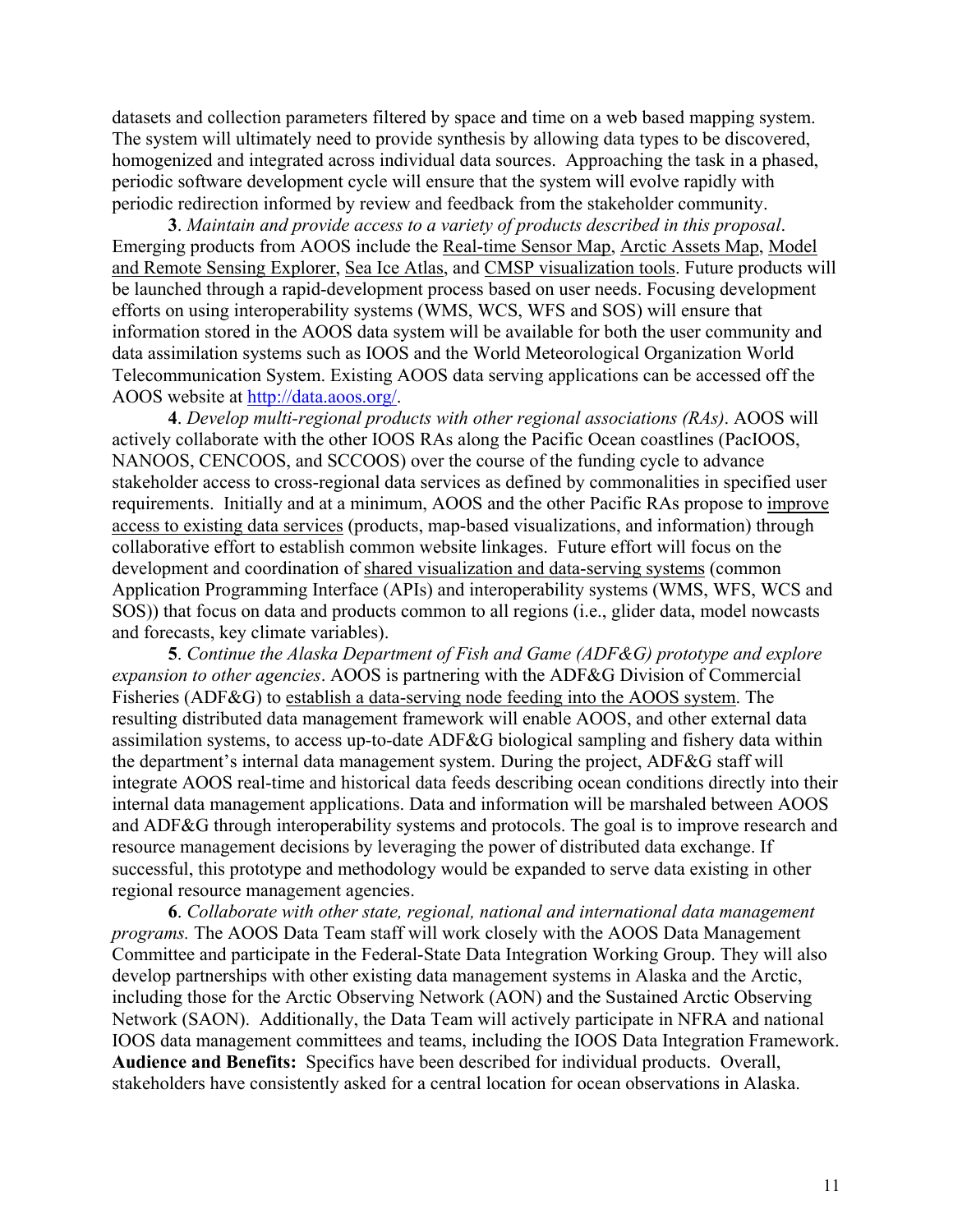AOOS is refocusing its efforts to ensure that the data system is serving up products specifically designed for stakeholders and users.

## **IV. MODELING & ANALYSIS**

**Goal:** The goal of this component is to develop a statewide forecasting modeling framework. **Background:** Expanding outside of PWS and CI, AOOS is committed to using a collaborative approach to improve and synthesize ocean circulation modeling efforts across the state. To date, models have been developed by UAF, NOAA, University of Washington, and the University of Maine, focusing on different geographic areas of Alaska. We now need to establish a collaborative effort in order to start harmonizing these models and take broader advantage of all of their capabilities. The proposed framework will provide a platform to exchange existing model output and test new models as they become available, and build upon the modeling test bed initiative funded by the national IOOS office.

## **Objectives and Approaches:**

**1**. *Model output exchange and intercomparisons, ensemble modeling.* AOOS will partner with JPL and others to coordinate these various parties. This will involve establishing a modeling working group, hosting an annual AOOS modeling workshop, and constructing a model output exchange database and web interface. AOOS will develop a modeling plan, and assess critical observing gaps to improve the models*.* The anticipated results will be a comprehensive assessment of each model developed by different groups with somewhat different objectives. These results can be used to construct the "best" system that most closely meets users' needs and requirements. It is most likely that the "best" model will be a combination of these existing models. The proposed ensemble modeling framework would provide a platform to exchange existing model output, as well as test new models as they become available.

**2**. *Model and Remote Sensing Explorer.* The AOOS data staff are exploring methods for serving four dimensional and higher datasets via THREDDS, ncWMS and other NetCDF data management and interoperability systems. The four-dimensional operational JPL ROMS model for Prince William Sound is an ideal candidate to demonstrate this type of functionally. AOOS DMAC staff have acquired and aggregated approximately 950 daily model output files (12 GB) of available NetCDF files from JPL into a single virtual dataset that can be cohesively visualized. Additionally, automated data ingestion systems have been established so that AOOS systems can assimilate new model casts as they become available from JPL, providing users with access to near real-time model data. Presently, users can explore the model parameters (temperature, salinity, current direction and velocity, and sea surface height) through space, depth and time for the entire available model time series. This application, known as the AOOS Model Explorer, also provides access to terrestrial climate models for Alaska and assimilates a wide array of atmospheric and oceanographic remote sensing data being served off of NASA Earth Observation (NEO) system. This system will be extended in Year 1 to serve additional models and remote sensing datasets in addition to developing tools for users to analyze gridded data resources. The current version of this system is openly available at <http://data.aoos.org/>.

## **Audience and Benefits:**

Many times, modelers work in isolation from each other due to the technical nature of their work, and lack of time to coordinate. The AOOS plan focuses on helping modelers improve their models, as well as facilitate a collaborative statewide modeling effort using joint resources. Fortified ocean circulation models covering the state will benefit oil spill response, search and rescue operations, boater safety, and understanding of ecosystem processes. Additionally, AOOS understands the importance of making these models publically accessible, reducing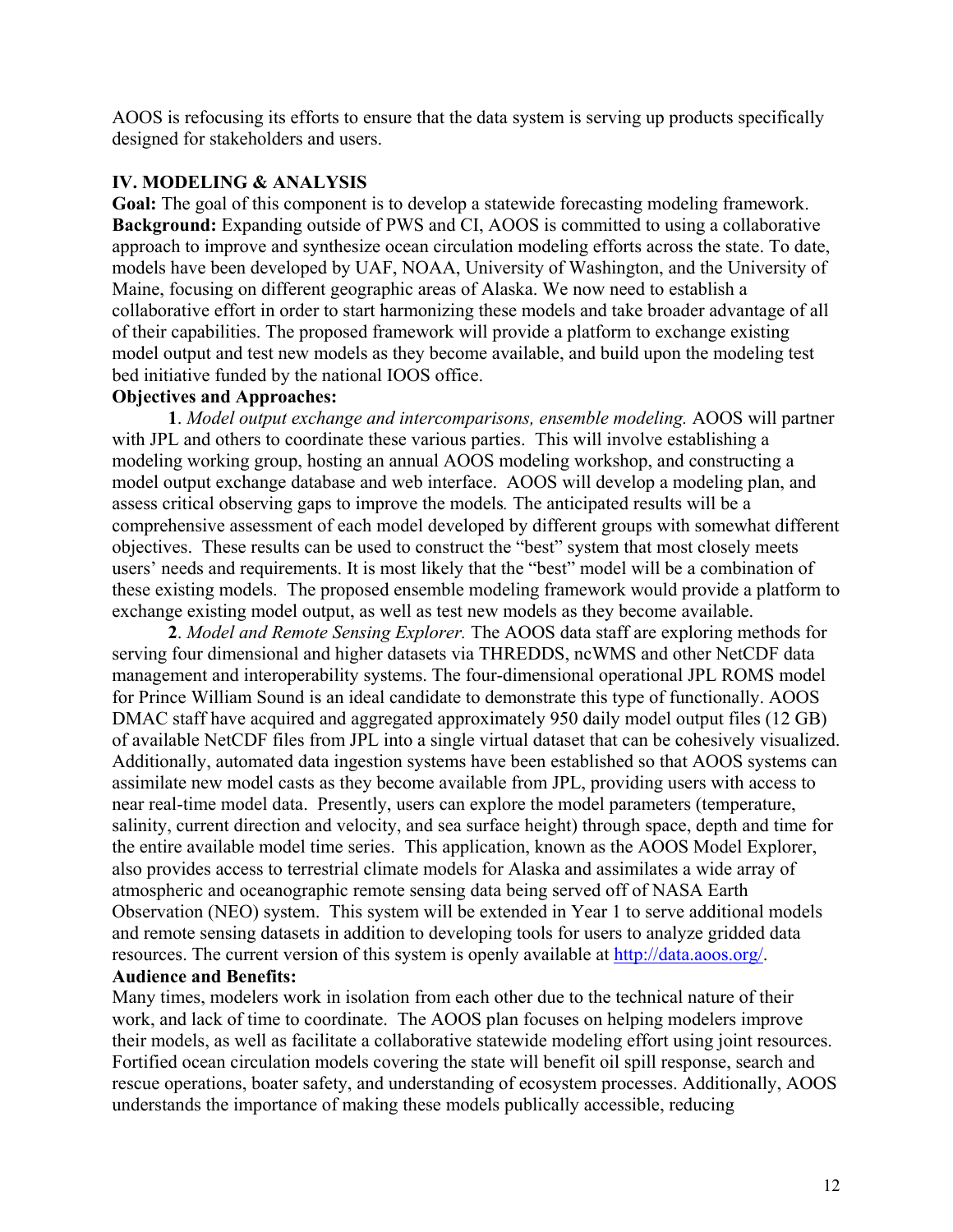multiplicative research efforts, and promoting the applicability of ocean science to many disciplines.

## **V. COMMUNICATION, EDUCATION & OUTREACH (CEO)**

**Goal:** Our goal is to promote greater awareness of the value of ocean observing in meeting stakeholder needs and to increase ocean observing capacity in Alaska.

**Background:** AOOS has a strong reputation in Alaska as one of the few multi-agency, multidisciplinary organizations designed to facilitate and coordinate marine-related efforts. The AOOS Board has made facilitation, coordination, and partnership building one of the cornerstones of the AOOS program, and the Executive Director and the Program Manager for Partnerships and Outreach devote significant time to these efforts.

# **Objectives and Approaches:**

**1**. *COSEE Alaska Partnership.* AOOS is a founding partner in COSEE Alaska: People, Oceans and Climate Change [\(www.coseealaska.net\)](http://www.coseealaska.net/). AOOS provides access to real-time data, as well as helping its scientific partners connect to broader audiences. AOOS partners in a number of COSEE Alaska activities, including the Communicating Ocean Sciences Workshop at the annual Alaska Marine Science Symposium, an event that attracts up to 800 Alaska scientists, managers and stakeholders each year. It also partners with SEANET, a website and blog featuring ocean-based climate change news.

**2**. *Regional information initiatives.* AOOS will support regional theme pages on the AOOS website, as well as regional working groups in PWS, Cook Inlet, and the Arctic.

**3**. *AOOS website and publications.* AOOS uses its website to feature ocean observing news and highlight new user products. The site archives all meeting documents and reports, and connects users with the data pages and products developed by the AOOS data team.

**4**. *Alaska Oceans & Coast Report*. Multiple stakeholders have expressed interest in a "State of the Alaska Oceans" report with summaries, trends, graphics, and an overall picture of Alaska's oceans updated at least once per year. In addition, there is growing demand for information and scenarios on how sea level, glacio-isostatic rebound, and climate change will collectively impact our coasts and communities. AOOS will work with the Alaska Center for Climate Assessment and Policy (ACCAP) to develop, design and produce a report on the state of Alaska's coasts and oceans. The report will be updated twice a year and accessible in electronic form, with hard copies provided to targeted user groups and stakeholders. This report would leverage other reports such as NOAA's Arctic Report Card and Bering Sea page, the State of the U.S. Ocean report, Sea Ice Status reports and PICES State of North Pacific report. It would also draw from ACCAP's new climate information product, developed in partnership with the Alaska Climate Research Center, SEARCH Sea Ice Outlook, the National Centers for Environmental Prediction, and the National Weather Service. AOOS and ACCAP will work with coastal managers, planners and other stakeholders to ensure the report is meeting identified user needs.

**5**. *Alaska regional partnerships, and collaborations*. Numerous collaborative initiatives have begun in Alaska designed to inform or guide science or resource management issues, particularly in the face of climate change. These include the North Slope Science Initiative (NSSI), the Alaska Climate Change Executive Roundtable (ACCER), the Alaska Center for Climate Assessment and Policy Steering Team (ACCAP is the NOAA RISA for Alaska), Alaska Sea Grant Program and its advisory group, the new Department of Interior Climate Science Center and Landscape Conservation Cooperatives, and NOAA's regional collaboration team. AOOS has been, and will continue to be, an active participant in these initiatives.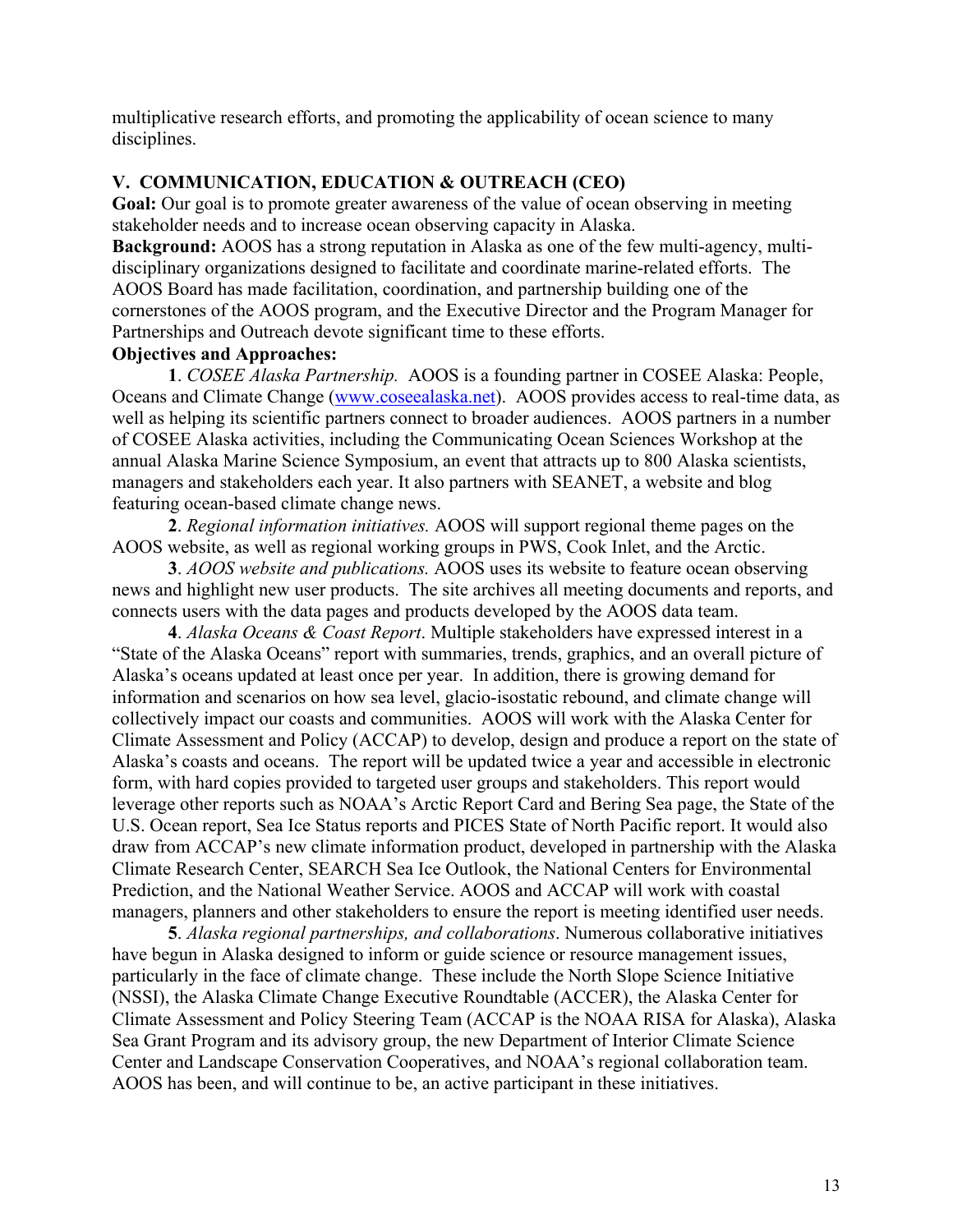**6**. *Stakeholder interaction*. AOOS has, and will continue, to seek opportunities to meet directly with stakeholders and users to ensure we are aware of their needs, and that we are designing products to meet them. Numerous opportunities abound for these efforts including the Alaska Forum on the Environment, which often attracts 1,500 participants, and many from Alaska Native villages,

**Audience and Benefits:** Major stakeholder groups in Alaska include commercial fishermen, harbormasters and pilots, recreational boaters, subsistence users, industry, and coastal managers, as well as collaborative initiatives such as NSSI, ACCAP, and the Alaska Climate Change Executive Roundtable. AOOS also connects with users in public forums such as the Alaska Marine Science Symposium, and the Alaska Forum on the Environment. Additionally, AOOS will continue to collaborate on a national level with the NFRA Education and Outreach Committee to build synergy with the other regions, share information and products, and develop creative outreach efforts.

|                                            | Year 1    | Year 2    | Year 3    | Year 4    | Year 5    | <b>Total</b> |
|--------------------------------------------|-----------|-----------|-----------|-----------|-----------|--------------|
| <b>AOOS</b> Program Management Totals:     | 649,368   | 659,076   | 698,970   | 730,093   | 756,493   | 3,493,999    |
| <b>AOOS</b> Programmatic Component Totals: | 1,128,731 | 954,035   | 1,083,118 | 1,106,333 | 1,084,700 | 5,356,917    |
| Axiom                                      | 439,964   | 493,809   | 541,732   | 539,131   | 539,131   | 2,553,767    |
| ADF&G                                      | 100,434   | 46,512    | $\theta$  | $\theta$  | $\theta$  | 146,946      |
| UAF/IARC (Walsh/Trainor/Eicken)            | 291,414   | 294,365   | 301,249   | 308,895   | 299,560   | 1,495,483    |
| UAF/SFOS (Mathis)                          | 500,005   | 400,002   | 400,000   | 400,010   | 400,005   | 2,100,021    |
| PWSSC (Pegau)                              | 294,720   | 592,178   | 419,139   | 370,438   | 377,285   | 2,053,760    |
| UCLA (Chao)                                | 300,000   | 300,000   | 250,000   | 250,000   | 250,000   | 1,350,000    |
| Alaska Marine Exchange (Page)              | 117,578   | 111,959   | 142,485   | 141,737   | 138,172   | 651,931      |
|                                            | 3,822,213 | 3,851,936 | 3,836,692 | 3,846,638 | 3,845,345 | 19,202,824   |
|                                            |           |           |           |           |           |              |
| NOAA/PMEL (Stabeno)                        | 102,787   | 93,072    | 98,417    | 98,370    | 99,675    | 492,322      |
| NOAA/Kasitsna Bay Lab (Holderied)          | 75,000    | 54,992    | 64,891    | 54,992    | 54,979    | 304,854      |
|                                            |           |           |           |           |           | 797,176      |
|                                            | 4,000,000 | 4,000,000 | 4,000,000 | 4,000,000 | 4,000,000 |              |
|                                            |           |           |           |           |           | 20,000,000   |

## **VI. COST PROPOSAL**

*Detailed budget information.* Included in Appendix A are an overall project budget and budget narrative, detailed budgets for each of the subawards and the Axiom service contract, and a descoped Budget Priorities of \$2 million a year. A holdback of \$797,176 over five years is requested for NOAA Pacific Marine Environmental Laboratory (Stabeno) and NOAA Kasitsna Bay Laboratory (Holderied) to perform activities described above. AOOS wishes for NOAA to retain these funds and have them used by the specified NOAA offices. No equipment described in this proposal is available for lease. All items require a direct purchase.

*Base capacity and enhancements.* AOOS has submitted a budget request for \$4 million a year for five years, which reflects the true need for ocean observing activities in Alaska. Appendix A includes a descoped budget of approximately \$2 million, which reflects Budget Priorities and minimal base capacity. Under this funding scenario, program staff and the data management team would stay roughly the same since these are AOOS Board priorities. Staff would provide some level of Arctic observation coordination and integration in-house. Major reductions would occur in nearly all proposed observations, modeling and equipment purchases.